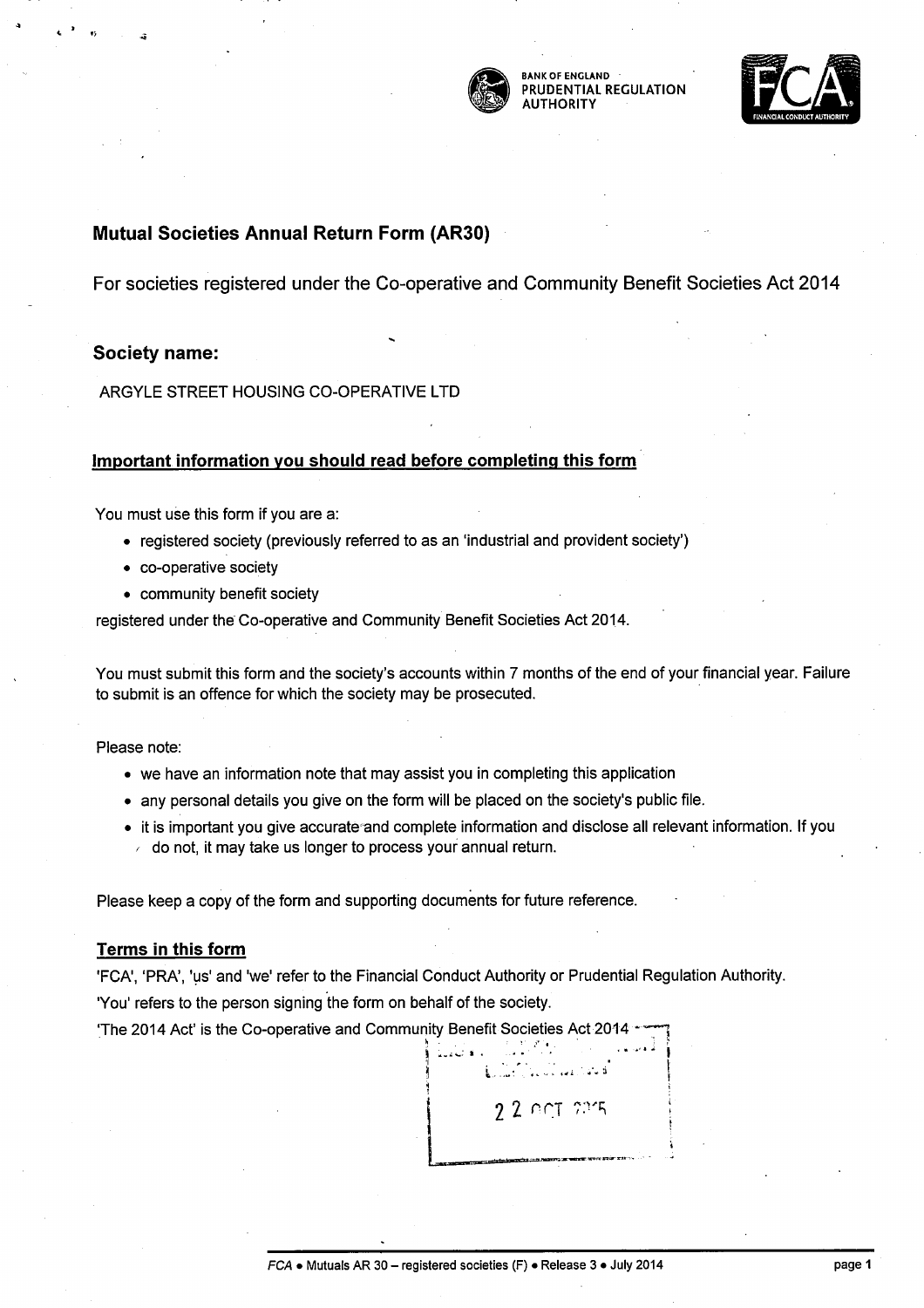

BANK OF ENGLAND PRUDENTIAL REGULATION **AUTHORITY** 



## **Mutual Societies Annual Return Form (AR30)**

For societies registered under the Co-operative and Community Benefit Societies Act 2014

## **Filling in the form**

1 If you are using your computer to complete the form:

- use the TAB key to move from question to question and press SHIFT TAB to move back to the previous question; and
- print the completed form and arrange for it to be signed by all relevant individuals.

2 If you are filling in the form by hand:

- use black ink;
- write clearly; and
- arrange for it to be signed and dated by all relevant individuals.
- 3 If you make a mistake, cross it out and initial the changes; do not use correction fluid.
- 4 lfyou:
	- leave a question blank;
	- do not get the form signed; or
	- do not attach the required supporting information

without telling us why, we will treat the application as incomplete. This will increase the time taken to assess your application.

5 If there is not enough space on the form, you may use separate sheets of paper. Clearly mark each separate sheet of paper with the relevant question number. Any separate sheets should be signed by the signatories to the form.

6 Email a scanned copy of the signed form and supporting documents to

### mutualsannrtns@fca.org.uk

or send it by post to:

Mutuals Team Financial Conduct Authority 25 The North Colonnade Canary Wharf LONDON E14 SHS

7. Please make sure you include:

- this form
- a set of printed accounts signed by two members and the secretary (3 signatures in total)
- an audit report or accountant's report where required; and
- any supporting documents.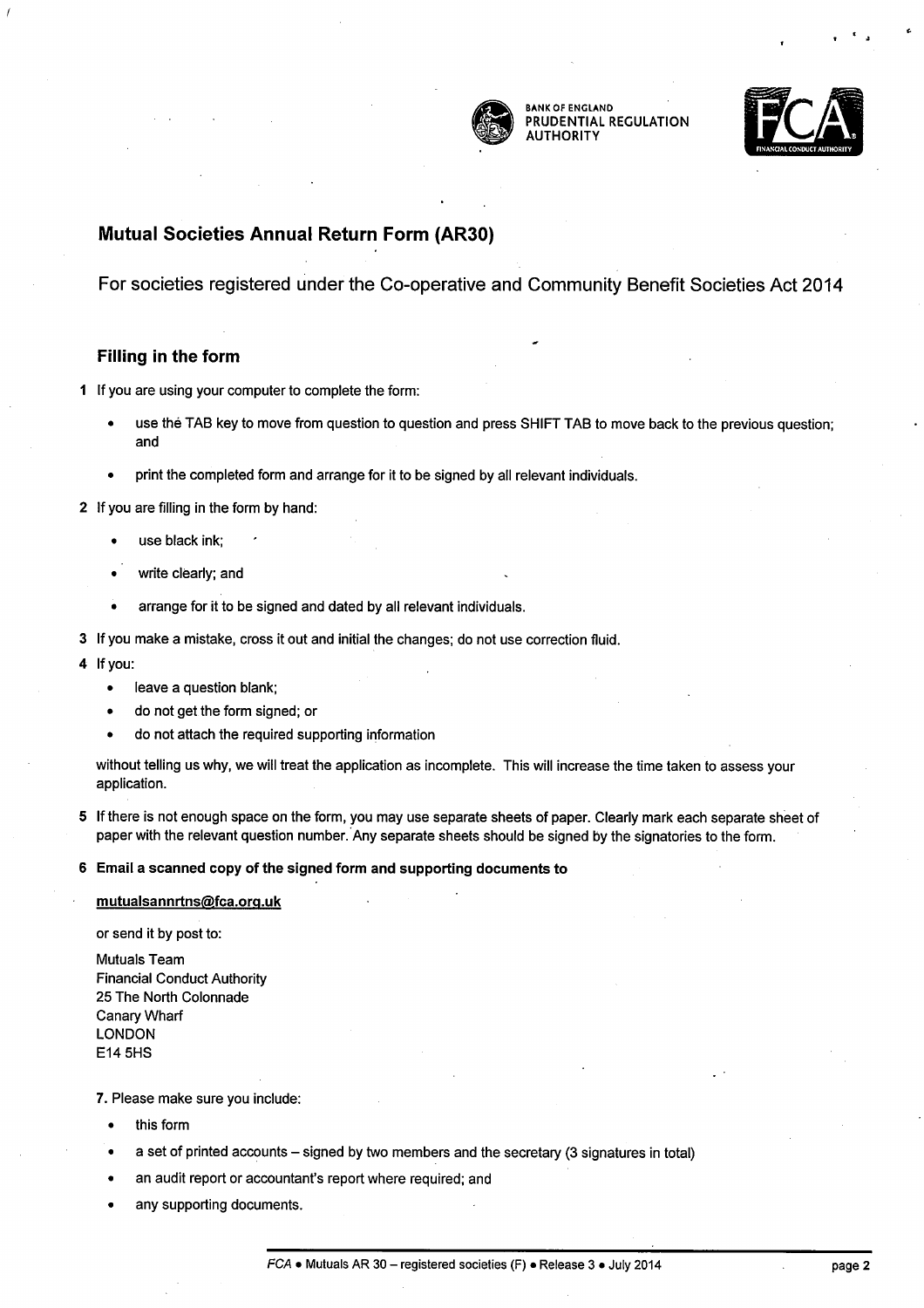

## **Details of society**

## 1.1 Details of the society

| Register number              | 21833                             |  |
|------------------------------|-----------------------------------|--|
| Registered office<br>address | 3 Fletcher's Terrace<br>Cambridge |  |
| <b>Postcode</b>              | CB1 3LU                           |  |

|                | 1.2 Year end date (dd/mm/yyyy) |  |  |  |  |  |  |
|----------------|--------------------------------|--|--|--|--|--|--|
|                | See Note 1.2                   |  |  |  |  |  |  |
| 3 <sup>1</sup> | $1/ 1 $ $0$ $3$ $ 1 $ $2$ $ 0$ |  |  |  |  |  |  |
|                |                                |  |  |  |  |  |  |

## Committee of management

If you are a club you do not need to give a year of birth in questions 1.3-1.6. The names of the members of the Committee at the date on which the return is signed should be entered below in BLOCK CAPITALS.

### 1.3 Details of Chairman

| Name                                                     | <b>SINEAD WILLIAMS</b>        |
|----------------------------------------------------------|-------------------------------|
| Address                                                  | 24 Argyle Street<br>Cambridge |
| Postcode                                                 | CB1 3LR                       |
| Year of birth                                            | 1973                          |
| <b>Business occupation</b><br>and other<br>directorships | <b>Student</b>                |

### 1.4 Details of Treasurer

| Name                                              | <b>DAVID BROKENSHIRE</b>       |  |
|---------------------------------------------------|--------------------------------|--|
| Address                                           | 6 Swann's Terrace<br>Cambridge |  |
| Postcode                                          | CB13LX                         |  |
| Year of birth                                     | 1952                           |  |
| Business occupation<br>and other<br>directorships | Video Artist                   |  |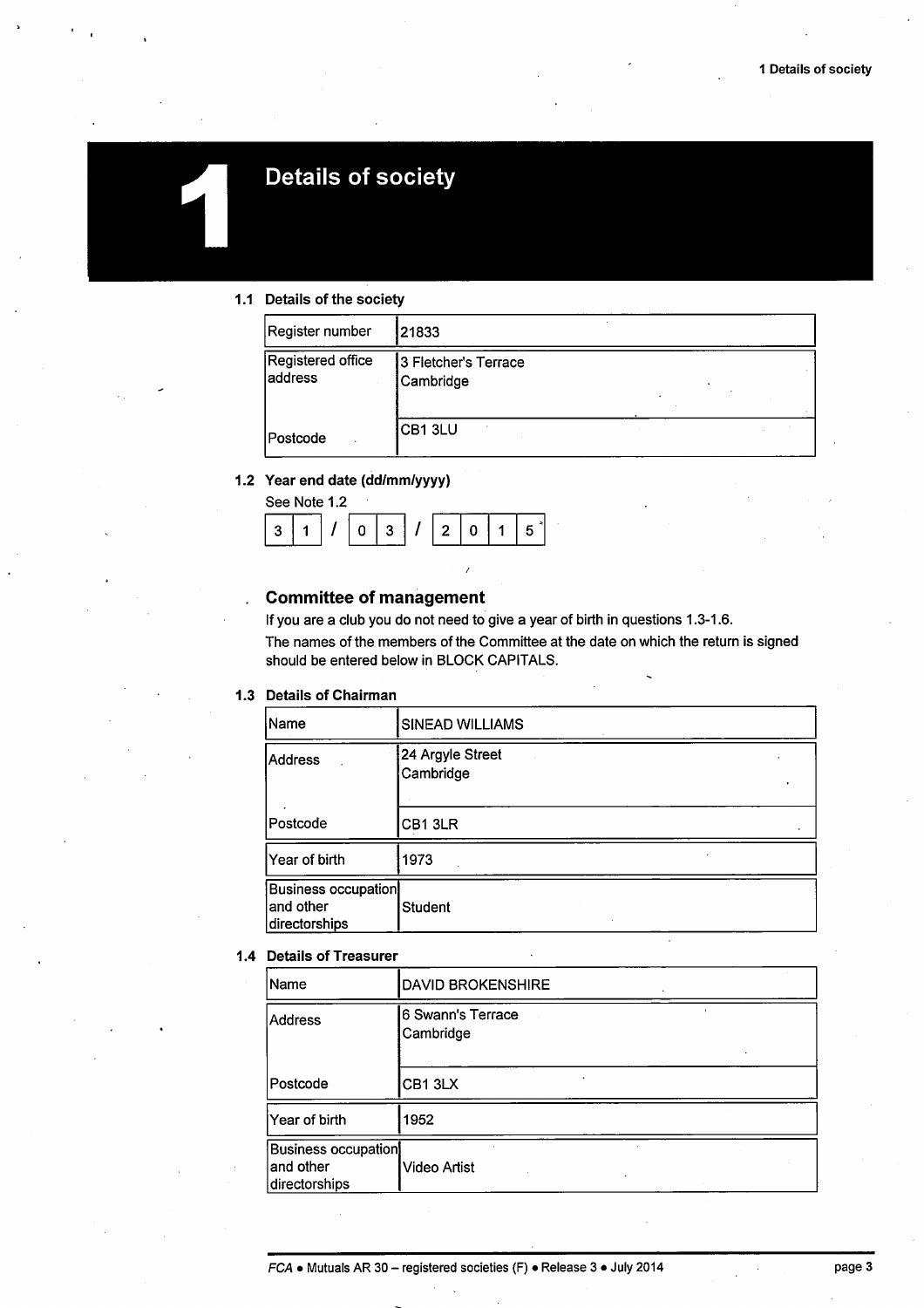## **1.5 Details of Secretary**

| Name                                                      | <b>ALISON POWER</b>                                      |
|-----------------------------------------------------------|----------------------------------------------------------|
| Address<br>e.                                             | 2 Swann's Terrace<br>Cambridge                           |
|                                                           |                                                          |
| Postcode                                                  | CB1 3LX                                                  |
| lYear of birth                                            | 1976                                                     |
| <b>Business occupation</b><br>land other<br>directorships | Recruitment Consultant. Director of Power Resourcing Ltd |

## **1.6 Details of Members of the Committee**

| <b>Name</b>         | <b>Address</b>                              | Year of<br><b>birth</b> | <b>Business</b><br>occupation<br>and other<br>directorships |
|---------------------|---------------------------------------------|-------------------------|-------------------------------------------------------------|
| Leanne Holroyd      | 4 Argyle Street<br>Cambridge<br>CB13LR      | 1981<br>$\epsilon$      | <b>Seamstress</b>                                           |
| <b>Mike Tabrett</b> | 6 Swann's Terrace<br>Cambridge<br>CB13LX    | 1958                    | Thai Chi Instructor                                         |
| Katie Holland       | 1 Swann's Terrace<br>Cambridge<br>CB13LX    | 1977                    | Mother                                                      |
| <b>Tom Lord</b>     | 20 Argyle Street<br>Cambridge<br>CB13LR     | 1978                    | Project Manager                                             |
| James Gordon        | 6 Argyle Street<br>Cambridge<br>CB1 3LR     | 1981                    | <b>Support Worker</b>                                       |
| Simeon Davidson     | 1 Fletcher's Terrace<br>Cambridge<br>CB13LU | 1981                    | Painter and<br>Decorator                                    |

Please use separate sheets of paper if you need more space, following the instructions provided in section 5 above.

Please indicate how many separate sheets of paper you have used

1

I 1 I

## **Please continue, answering all questions.**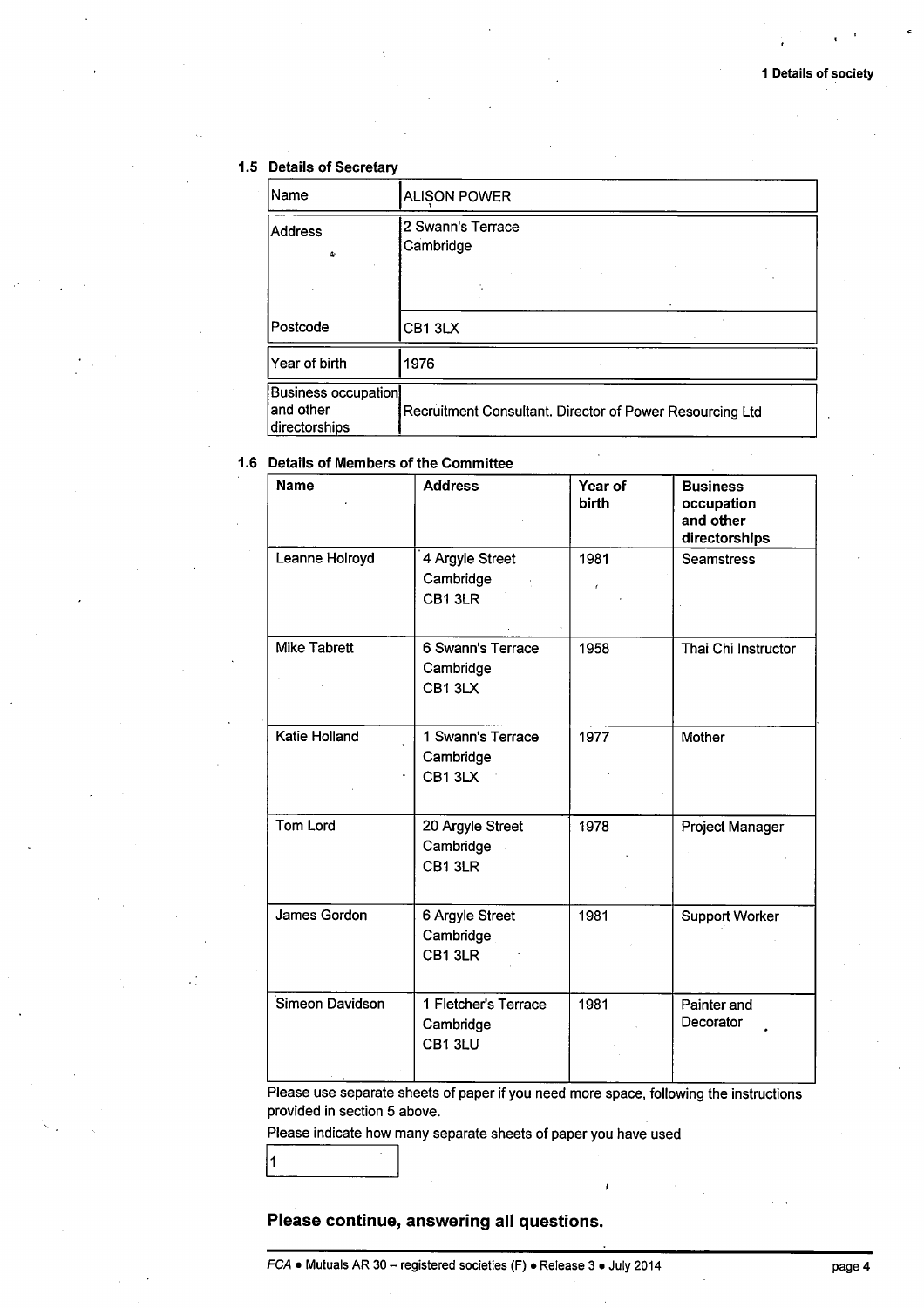## **Argyle Street Housing Co-operative**

Committee Members 2015 supplementary sheet

| Name                                   | <b>Address</b>                               | <b>Year of birth</b> | <b>Business</b><br>occupation and<br>other<br>directorships      |
|----------------------------------------|----------------------------------------------|----------------------|------------------------------------------------------------------|
| <b>CAROLINE DICKSON</b>                | 4 Argyle Street<br>Cambridge<br>CB1 3LR      | 1983                 | Housing Worker                                                   |
| <b>FARADENA AFIFI</b>                  | 5 Swann's Terrace<br>Cambridge<br>CB1 3LX    | 1975                 | Tai Chi Instructor                                               |
| <b>SAMANTHA DYER</b>                   | 20 Argyle Street<br>Cambridge<br>CB1 3LR     | 1968.                | Caterer                                                          |
| <b>CLARE MAGUIRE</b>                   | 1 Fletcher's Terrace<br>Cambridge<br>CB1 3LU | 1985                 | Student                                                          |
| <b>DUNCAN ALLAN</b>                    | 2 Swann's Terrace<br>Cambridge<br>CB1 3LX    | 1971                 | Recruitment<br>Consultant<br>Director of Power<br>Resourcing Ltd |
| <b>JENNIFER WARNOCK</b>                | 22 Argyle Street<br>Cambridge<br>CB1 3LR     | 1982                 | Unemployed                                                       |
| <b>AMY CARROLL</b>                     | 22 Argyle Street<br>Cambridge<br>CB1 3LR     | 1989                 | Unemployed                                                       |
| <b>BEN VARNEY</b>                      | 8 Argyle Street<br>Cambridge<br>CB1 3LR      | 1976                 | Shop Assistant                                                   |
| <b>JAMES MURFITT</b>                   | 4 Argyle Street<br>Cambridge<br>CB1 3LR      | 1981                 | Artist                                                           |
| <b>NAOMI ROBINSON</b><br><b>DUNBAR</b> | 8 Argyle Street<br>Cambridge<br>CB1 3LR      | 1988                 | Unemployed                                                       |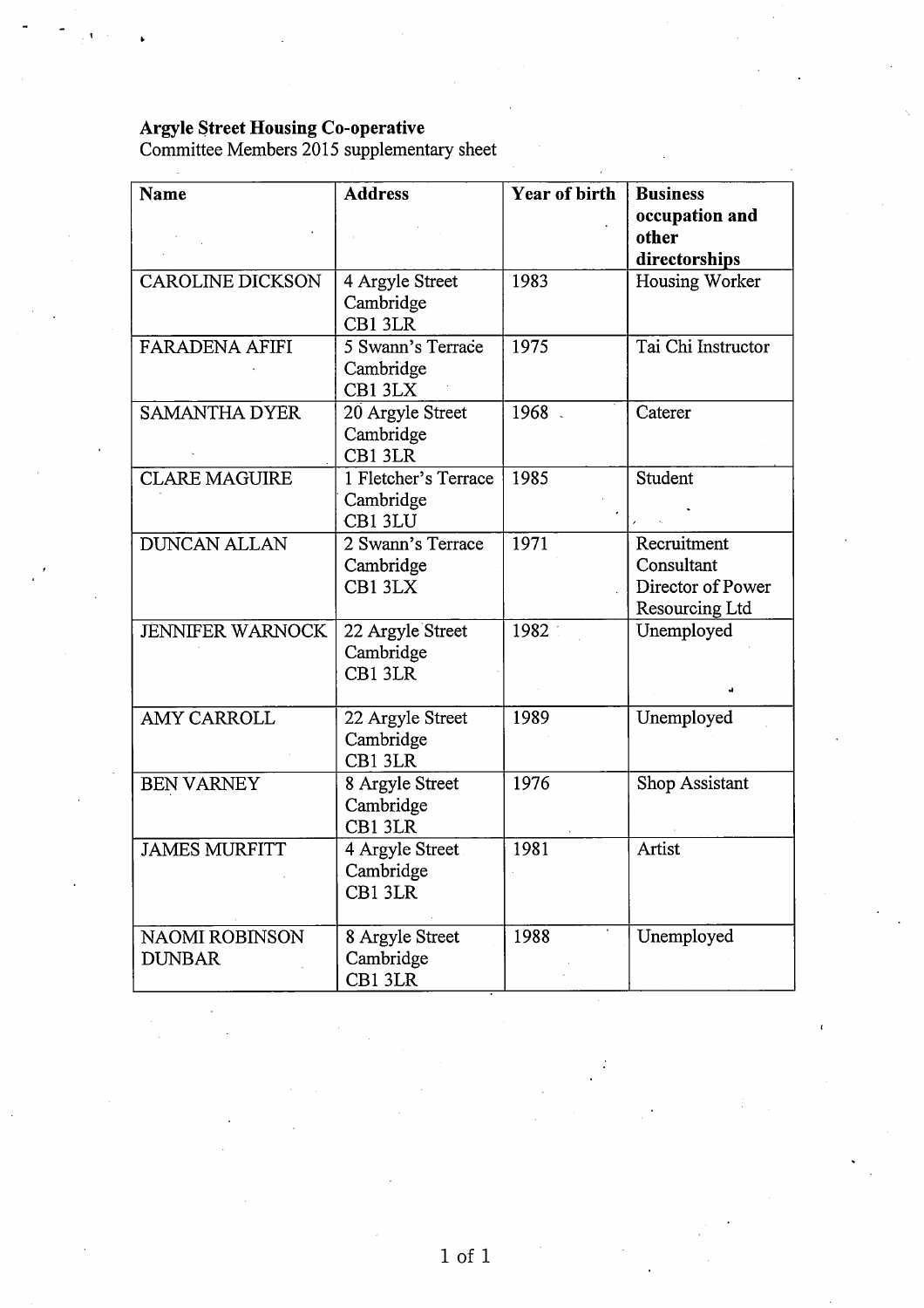1.7 Are any members of the society's committee disqualified as directors under the Company Director Disqualification Act 1986?

 $\boxtimes$  No

- $\Box$  Yes
- 1.8 Does the society carry out any activity which is regulated under the Financial Services and Markets Act 2000? (e.g. accepting deposits in a form other than withdrawable shares; offering insurance products; undertaking residential mortgage business). If 'yes' please state the society's Financial Services Register firm reference number

|--|--|

 $\Box$  Yes

Financial Services Register firm reference number

1.9 Is the society a subsidiary of another society?

I I

- $\nabla$  No
- □ Yes

1.10 Does the society have one or more subsidiaries?

 $\boxtimes$  No □ Yes

- 1.11 Is the society currently accepted by the HM Revenue and Customs as a charity for tax purposes?
	- $\boxtimes$  No
	- $\Box$  Yes

Please confirm you have attached a copy of the letter from HM Revenue and Customs confirming charitable tax status:  $\Box$  Yes

1.12 Is this society a charity registered with the Office of the Scottish Charity Regulator (OSCR)?

 $\boxtimes$  No

 $\Box$  Yes  $\blacktriangleright$  provide your Scottish Charity number below

- 1.13 Is the society registered with one of the following (please tick)?
	- $<sup>8</sup>$  Homes and Communities Agency</sup>
	- $\Box$  The Welsh Ministers
	- □ Scottish Housing Regulator

I I

If so, please provide your register number

C<sub>2303</sub>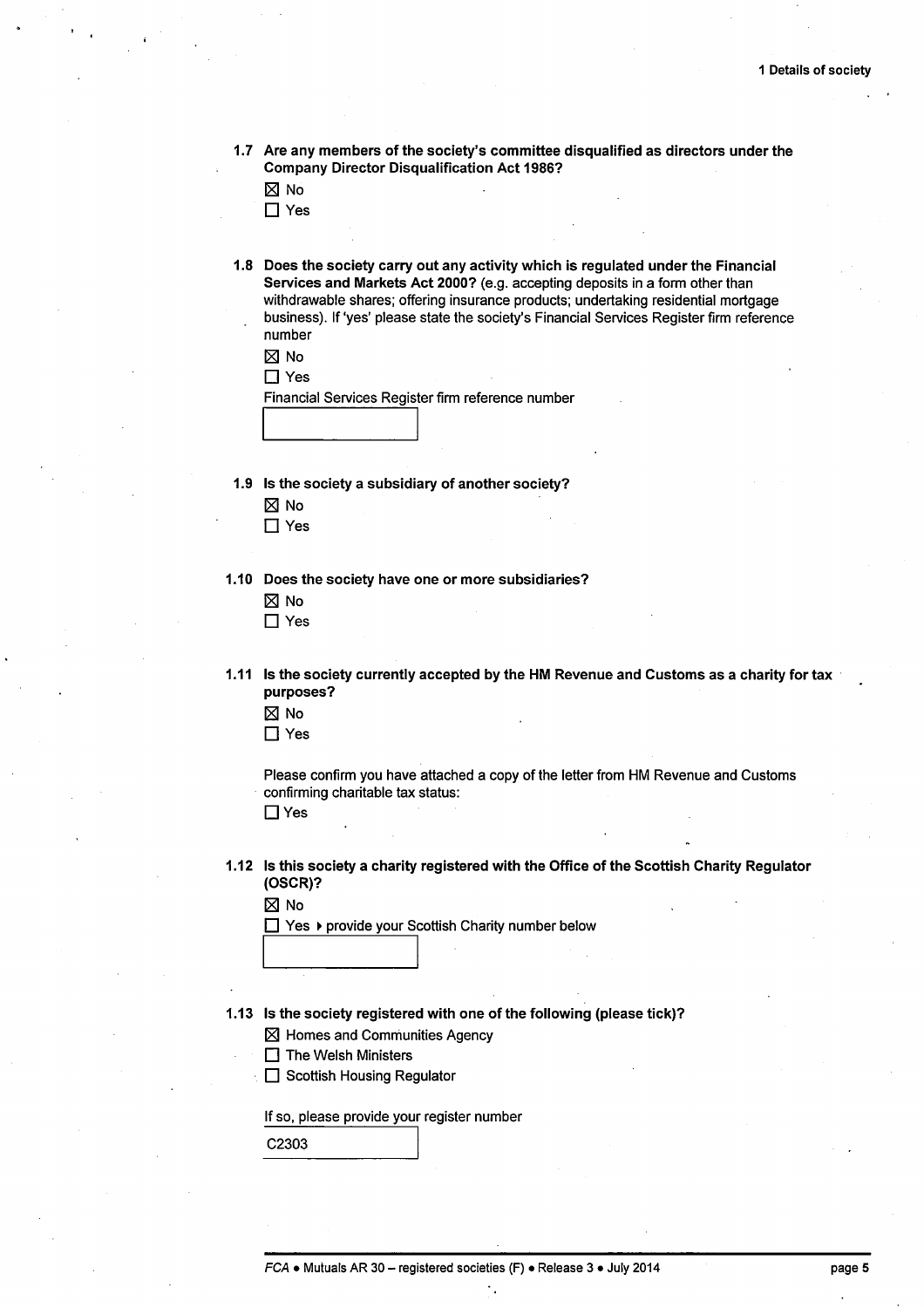All societies must answer the following questions:

- if a bona fide co-operative society go to question 1.14
- if existing for the benefit of the community go to question  $1.19$

## Bona fide co-operative society

1.14 How did members benefit from the business, industry or trade of the society during the year?

All members are housed by the co-operative.

1.15 Is membership of the society required to obtain the benefits offered by it? 181 Yes

D No

1.16 In what way did members participate in an ongoing basis in the society's primary business during the year?

Committee members are co-ordinators oversee the day to day running of the cooperative.

## 1.17 How did members democratically control the society?

Members put together proposals and make decisions at monthly general meetings.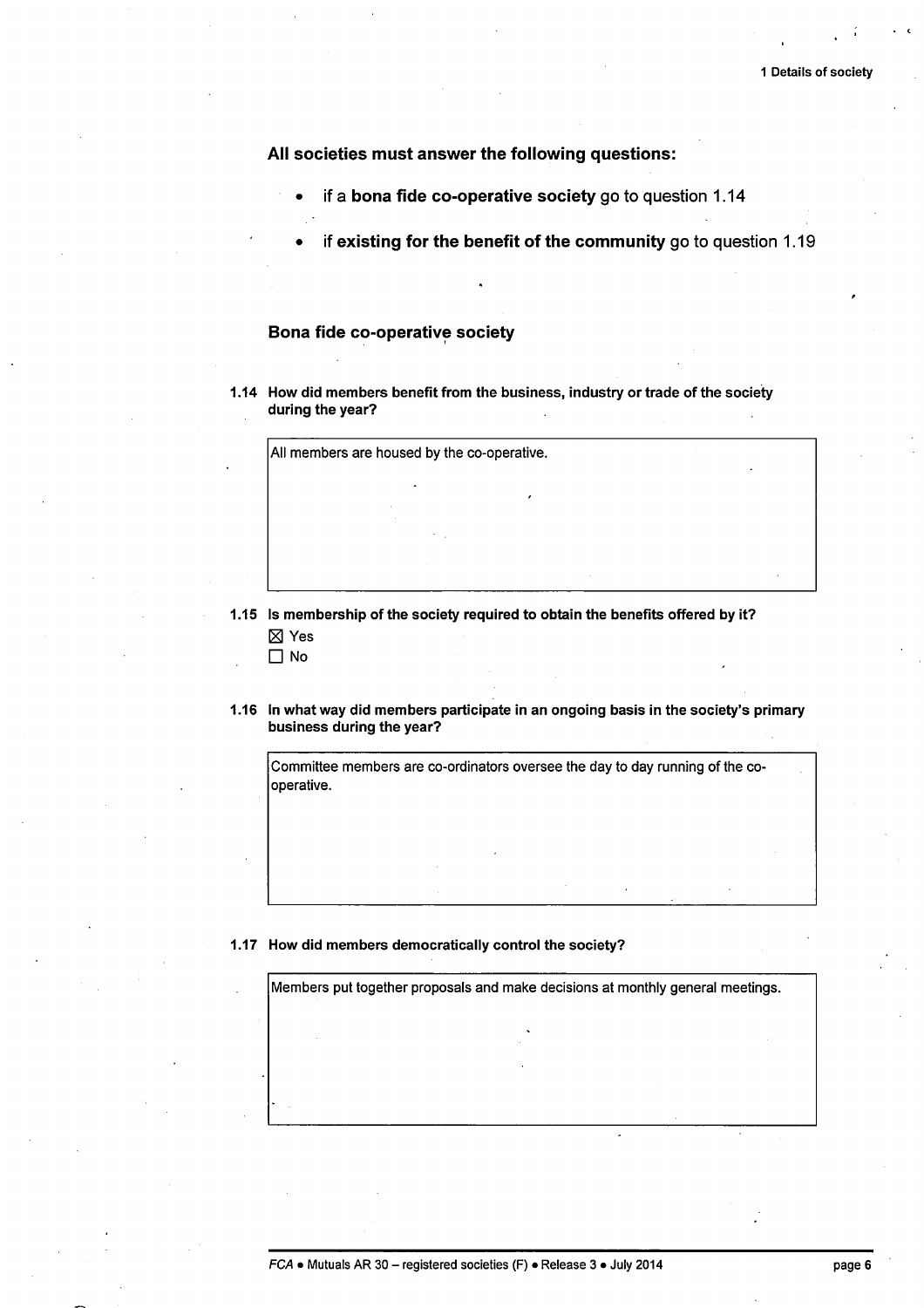## 1.18 How did the society use any surplus/profit?

If the society distributed the surplus/profit to members please explain how this was done.

Surplus is not distributed to members but is re-invested in the co-operative.

Please use separate sheets of paper if you need more space (see section 5 above) Please indicate how many separate sheets of paper you have used.

**Continue to 2.1** 

I I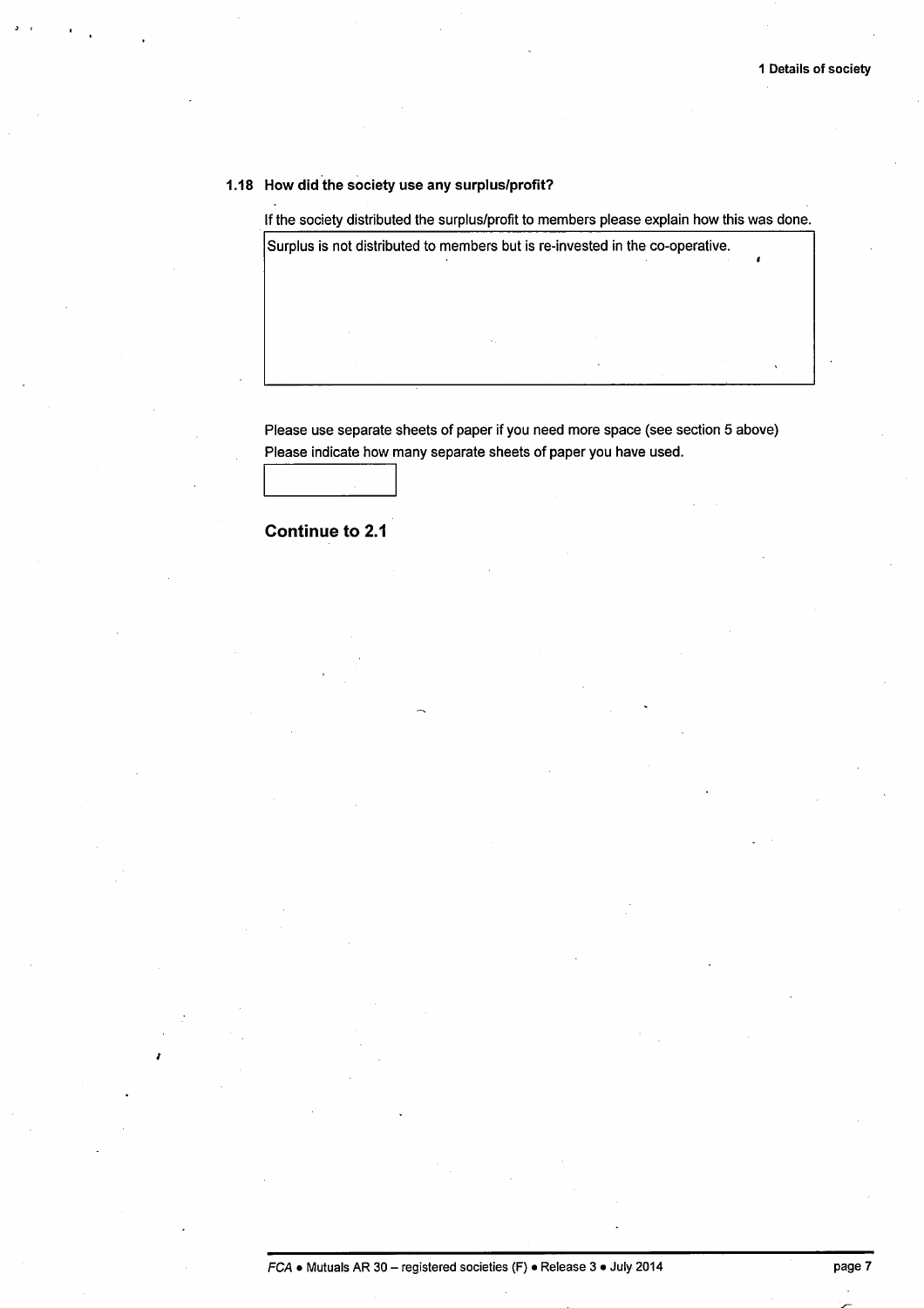## Community benefit society

## 1.19 Who are the community the society benefited?



## 1.20 How did the society benefit that community during the year?

## 1.21 How did the society use any surplus/profit?

Please use separate sheets of paper if you need more space (see section 5 above). Please indicate how many separate sheets of paper you have used.

## Continue to 2.1

I I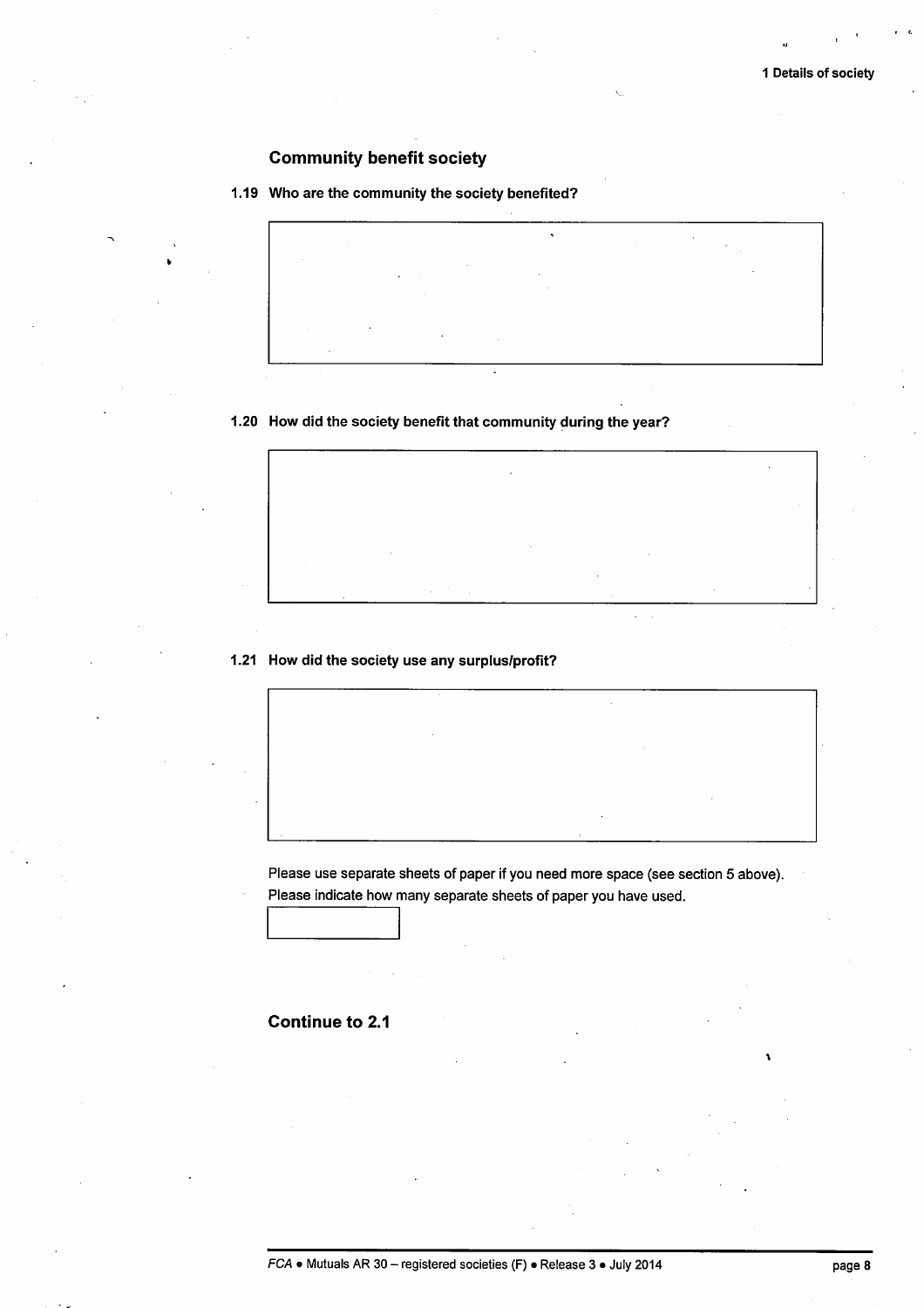# **Statistics**

## **Account details**

## 2.1 You must enter the figures below

See notes for help on items E-T. Enter NIL where applicable

| Α | Members at beginning of year                                                             | 82       |
|---|------------------------------------------------------------------------------------------|----------|
| в | Members ceased during year                                                               | 17       |
| с | Members admitted during year                                                             | 17       |
| D | Members at end of year                                                                   | 82       |
| Е | Turnover for year                                                                        | £270,882 |
| F | Total of income and expenditure<br>(receipts and payments added<br>together)             | £44,366  |
| G | Net surplus/(deficit) for year                                                           | £22,497  |
| н | <b>Fixed assets</b>                                                                      | £350,890 |
| Τ | <b>Current assets</b>                                                                    | £623,601 |
| J | Total assets (equal to amount in<br>row O, below)                                        | £974,575 |
| Κ | <b>Current liabilities</b>                                                               | £47,373  |
| L | Share capital                                                                            | £84      |
| M | Long-term liabilities                                                                    | £156,675 |
| N | Reserves                                                                                 | £770,443 |
| о | Total liabilities, share capital &<br>reserves (K+L+M+N) (equal to<br>amount in J above) | £974,575 |
|   | All societies (excluding clubs) must complete boxes P-T                                  |          |
| P | Investments in other registered<br>societies                                             | nil      |
| Q | Loans from members                                                                       | nil      |
| R | Loans from Employees'<br><b>Superannuation Schemes</b>                                   | nil      |
| S | Dividends on sales                                                                       | nil      |
| т | Share interest                                                                           | nil      |

 $\lambda$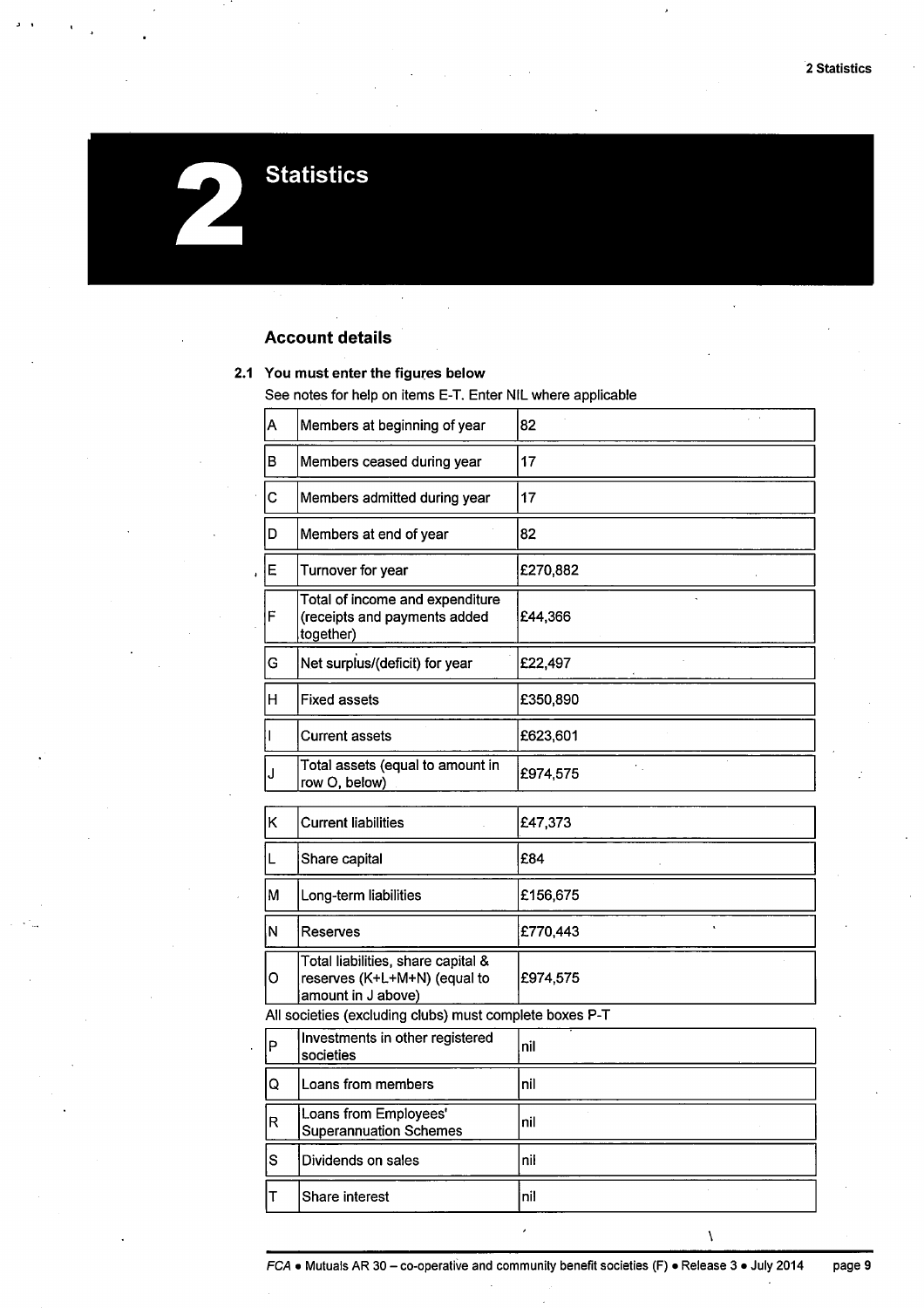$\epsilon$  .  $\epsilon$ 

2.2 Names of subsidiaries as defined in sections 100 and 101 of the Co-operative and Community Benefit Societies Act 2014



## 2.3Names of subsidiaries not dealt with in group accounts (if any) and reasons for exclusions (as approved by the FCA)

None  $\ddot{\phantom{0}}$ 

The society must have written authority from us to exclude a subsidiary from group accounts

/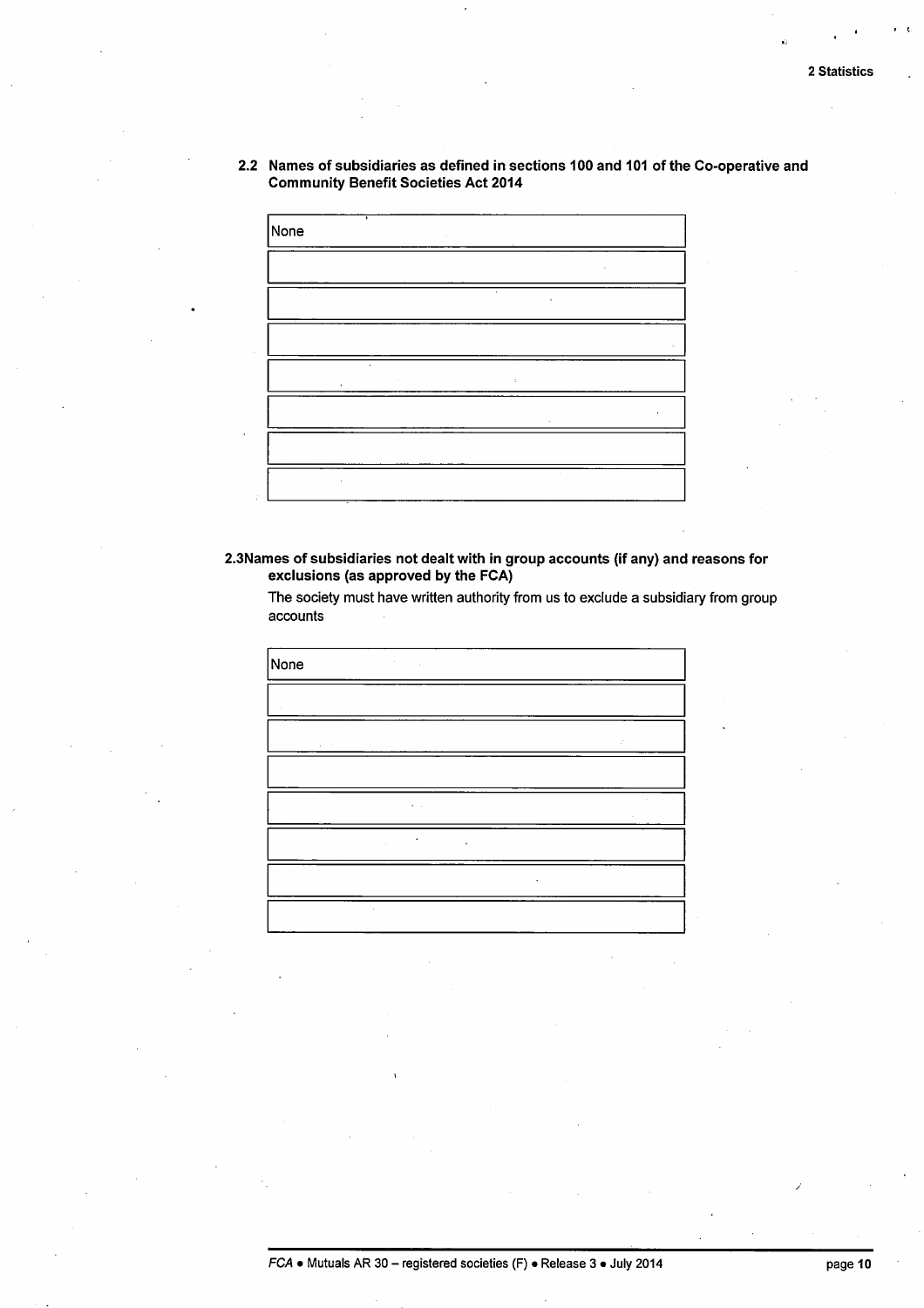The audit

- 3.1 Type of audit used for the attached accounts.
	- If the society has used a full professional audit or an accountant's report then the report must be prepared by a registered auditor.
	- $\boxtimes$  Full professional audit  $\;\blacktriangleright$  Continue to section 4
	- □ Accountant's report
- ~ Complete questions 3.2 and 3.3
- $\Box$  Lay audit
- **D** Unaudited
- ~ Complete questions 3.2 and 3.3
	- ~ Complete questions 3.2 and 3.3
- 3.2 Do the society's registered rules allow the society not to undertake a full professional audit?

| ٦ŀ<br>מ |
|---------|
| ٠<br>E  |

3.3 Has the membership passed at a general meeting a resolution allowing the society not to undertake a full professional audit for the year of account in question? (In accordance with section 84 of the Co-operative and Community Benefit Societies Act 2014)

 $\Box$  No □ Yes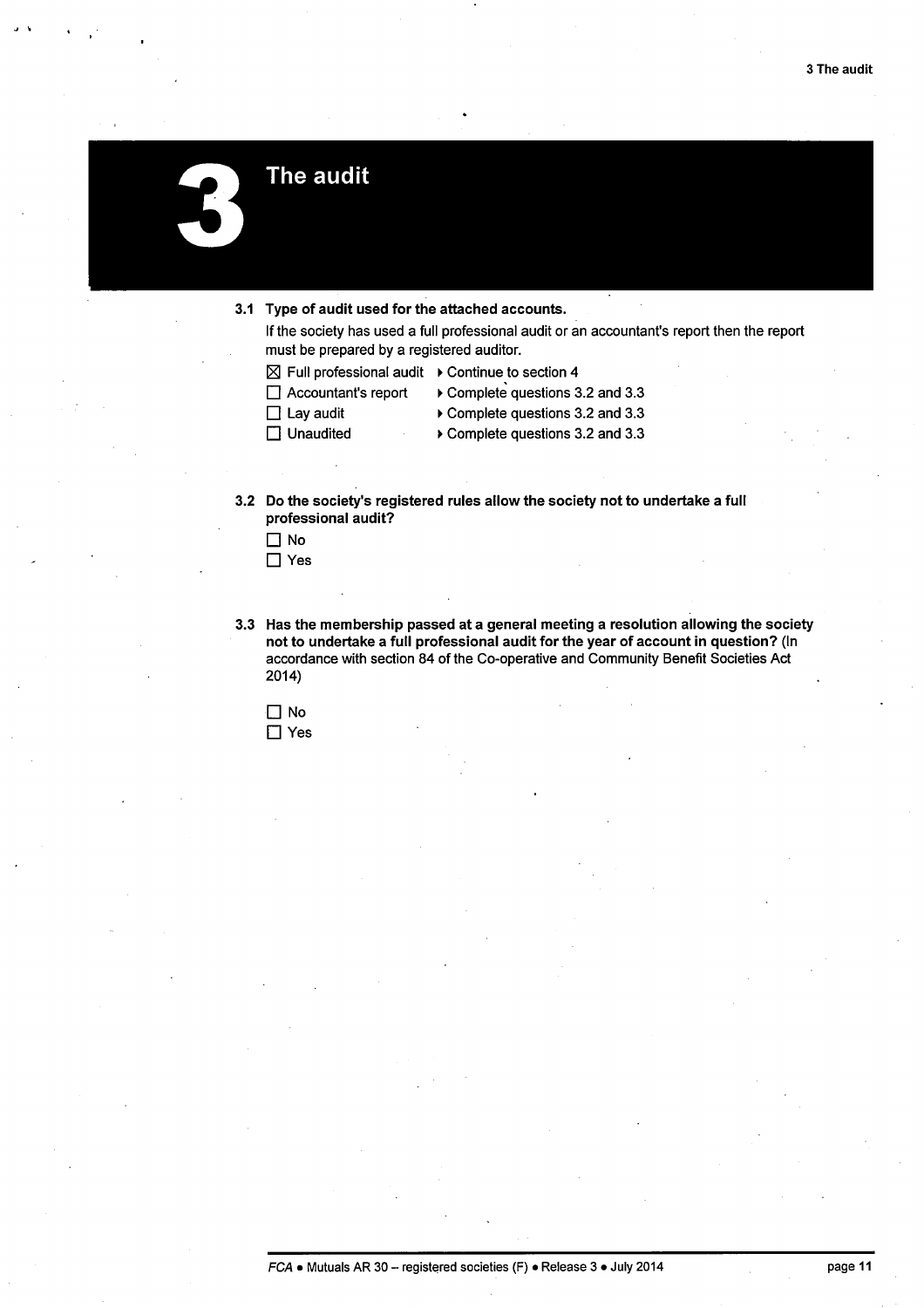## **Accounts and signature**

### **Accounts**

4.1 Date on which the accounts and balance sheet will be/were laid before the AGM  $\boxed{0 \mid 8}$  /  $\boxed{2 \mid 0 \mid 1 \mid 5}$ (dd/mm/yyyy)

| ., |  | Ω | L |  |  |  |
|----|--|---|---|--|--|--|
|----|--|---|---|--|--|--|

- 4.2 Has your society produced accounts to the minimum standard required?
	- $\boxtimes$  Yes  $\blacktriangleright$  you must confirm that you have attached the accounts and the audit/accountant's report bearing the original signatures of the auditor (if required by law), the secretary and the two committee members.  $\boxtimes$  Attached
		-
	- $\Box$  No  $\rightarrow$  you must produce accounts to the minimum standard required, see notes for details.

## Signature - all societies to complete

4.3 The Secretary of the society must sign and date below

I certify that the information in this form is correct to the best of my knowledge and belief.

| Name         | <b>Alison Power</b>     |
|--------------|-------------------------|
| Signature    |                         |
| Phone number | 07952 065252            |
| Email        | alisonpower@hotmail.com |
| Date         | dd/mm/yy                |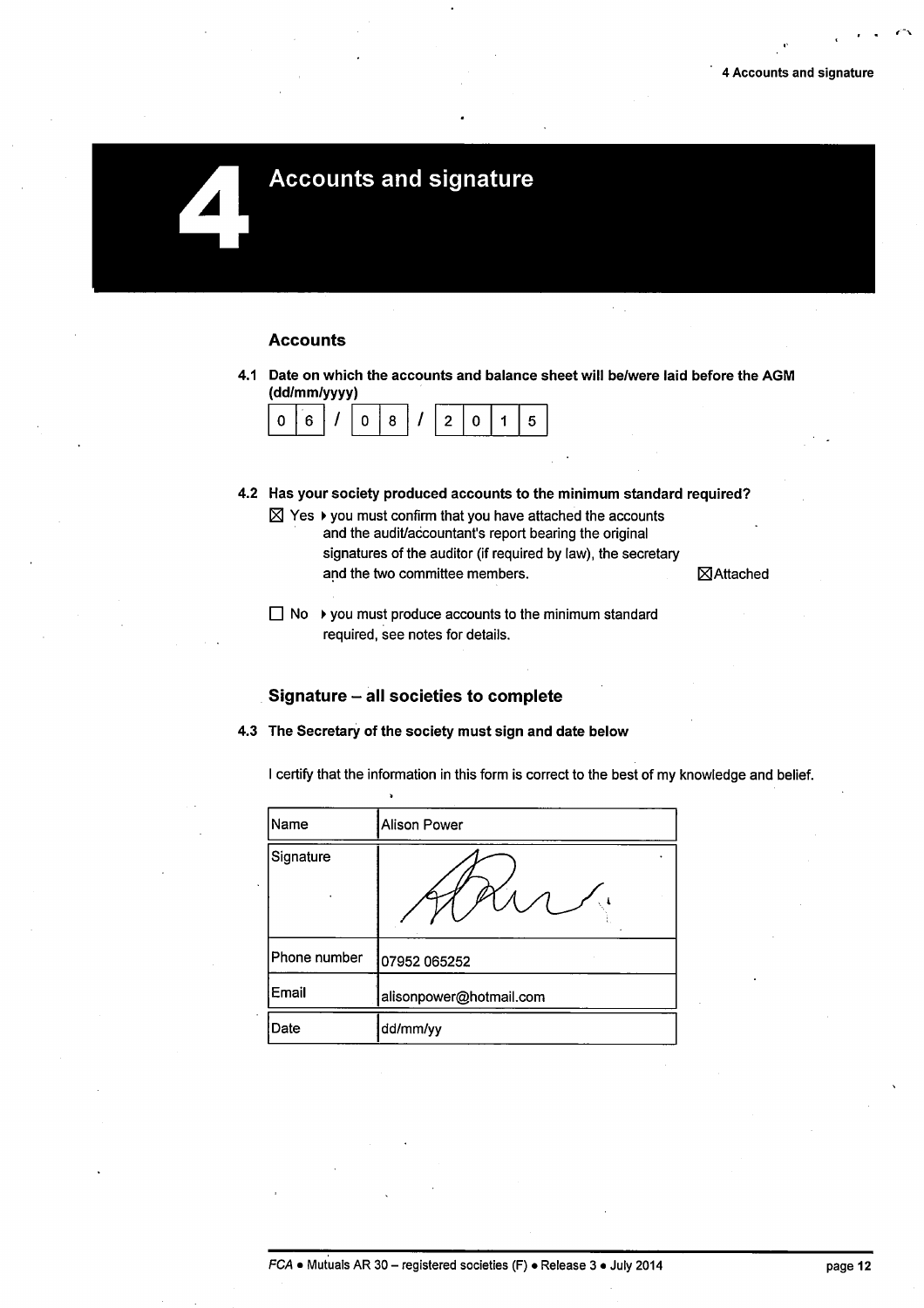Homes and Communities Agency Registration Number: C2303 Registry of Friendly Societies Registration Number: IP21833R

Argyle Street Housing Co-Operative Limited

Financial Statements for the Year Ended 31 March 2015

MUTUAL MANUSI RIJA 2 2 nr:T 2015

×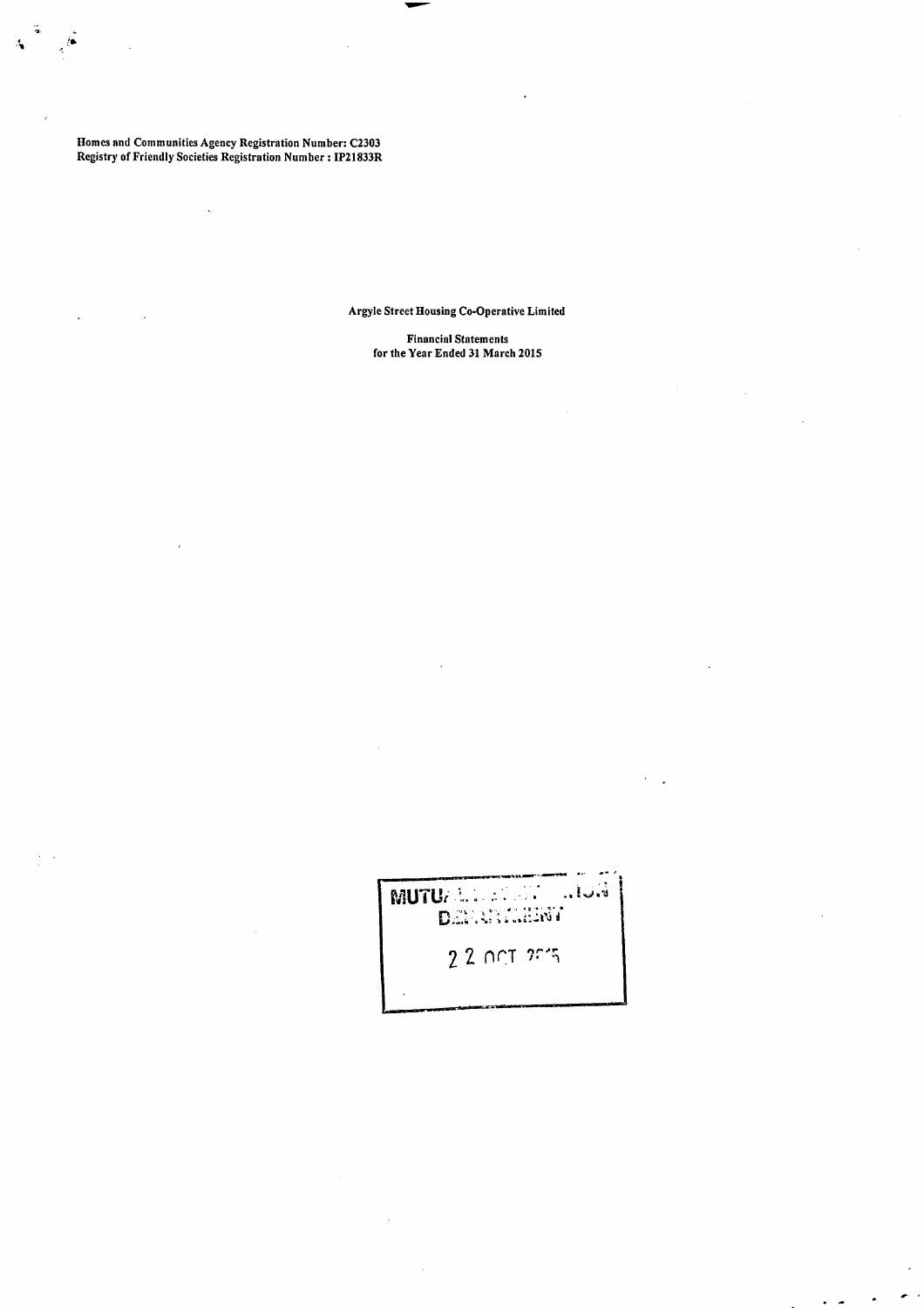$\overline{\phantom{a}}$ 

',

 $\lambda$ 

## Accounts for the Year Ended 31 March 2015

## Index

|                                       | Page     |
|---------------------------------------|----------|
| Company Information                   | 1        |
| Report of the Committee of Management | 2        |
| Report of the Independent Auditors    | $3 - 4$  |
| <b>Balance Sheet</b>                  | 5        |
| Income and Expenditure Account        | 6        |
| Notes to the Financial Statements     | $7 - 14$ |

 $\ddot{\phantom{a}}$ 

. . .

ł,

į.  $\epsilon$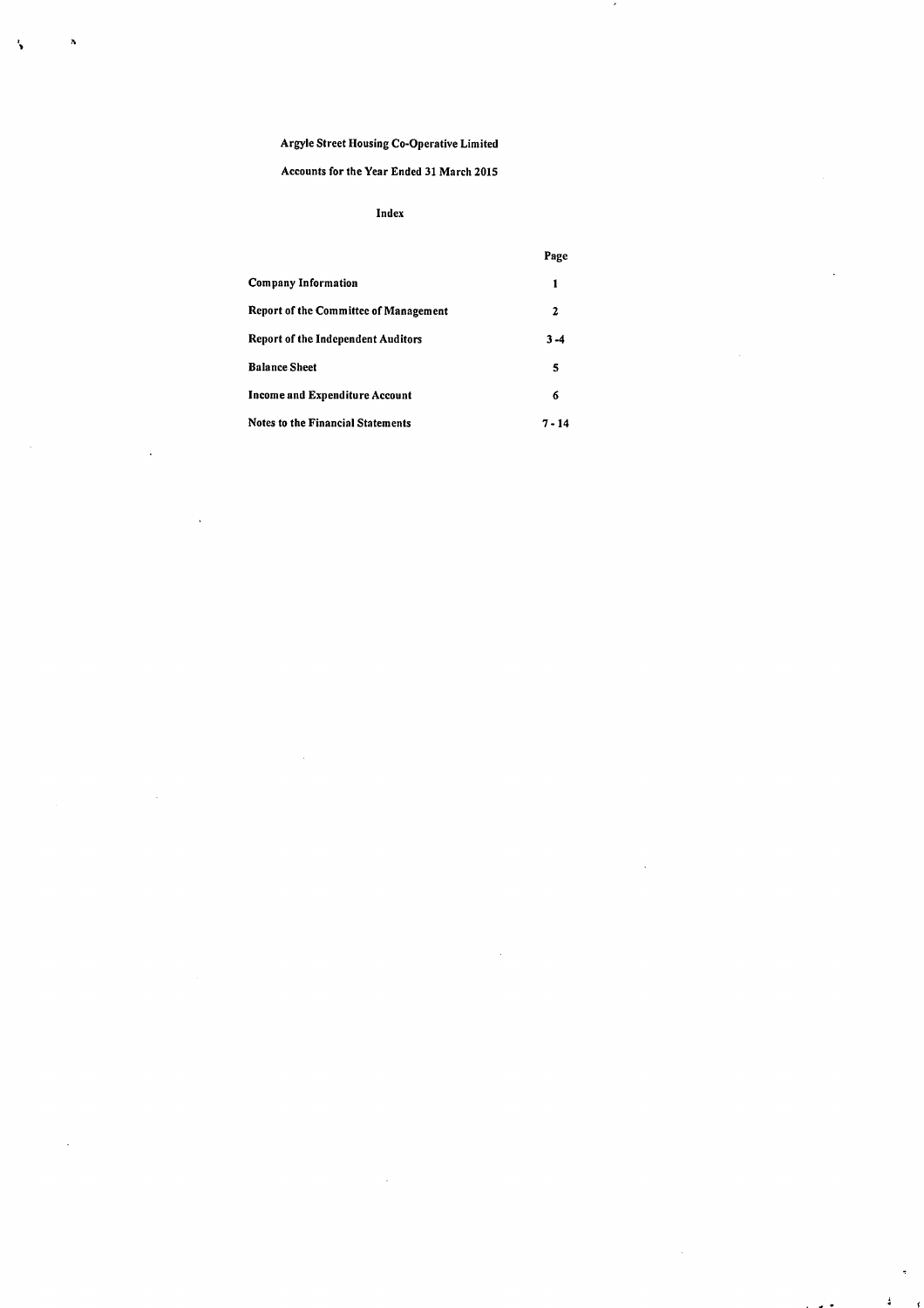#### Company Information

#### COMMIITEE OF MANAGEMENT

 $\mathcal{L}$ 

N

Chair Vice Chair Secretary Vice Secretary Treasurer Vice-treasurer Allocations co-ordinators Development co-ordinators Education co-ordinator Employment co-ordinators Grounds co-ordinator Maintenance co-ordinators Rent co-ordinators Welfare co-ordinators Assessibility & Diversity co-ordinators General committee members REGISTERED OFFICE: AUDITORS: HOMES AND COMMUNITIES AGENCY REGISTRATION NUMBER: REGISTRY OF FRIENDLY SOCIETIES NUMBER: SWilliams SDyer A Power N Robinson Dunbar D Brokenshire C Maguire L Holroyd, C Maguire M Tabrett, K Holland, S Dyer, H Chapman, T Lord J Gordon S Davidson, M Tabrett, A Power J Warnock J Murfitt, D Allan, A Carroll K Holland, J Taylor N Robinson Dunbar, J Gordon FAfifi F Marin Salgado 3 Fletchers Terrace Cambridge CBI 3LU Lanham and Company Limited Statutory Auditors and Chartered Accountants 9 Great Chesterford Court London Road Great Chesterford Essex CBIO !PF C2303 21833R

Page I

 $\sigma_{\rm{max}}$  ,  $\frac{1}{2}$ 

 $\Delta \sim 10^{11}$  m  $^{-1}$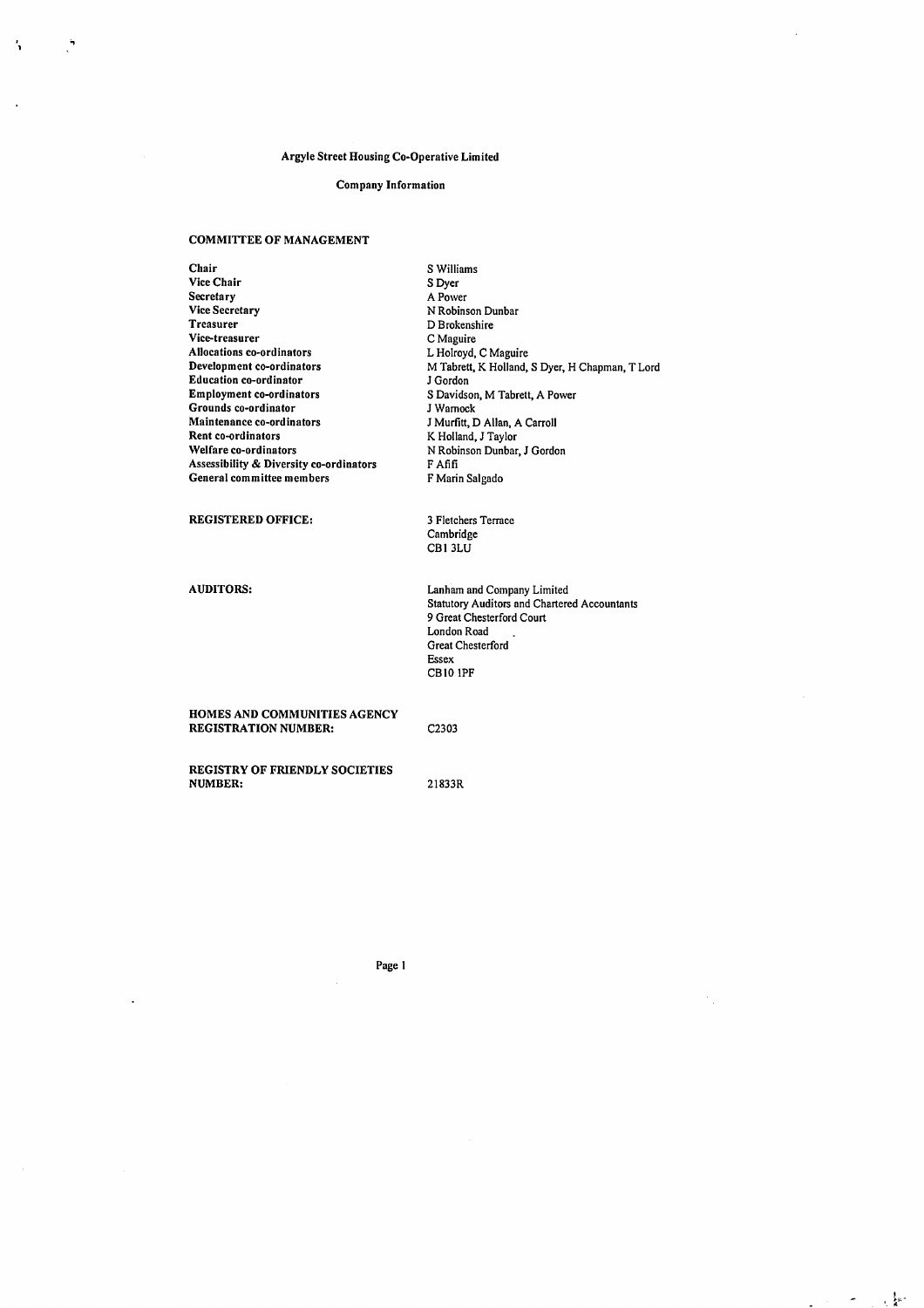#### Report of the Committee of Management For the Year Ended 31 March 2015

The Committee of Management present their report and audited financial statements for the year ended to 31 March 2015

#### Legal Status and Principal Activity

The Co-operative was incorporated under the Industrial and Provident Societies Act 1965, (now replaced by the Co-Operative and Community Benefit Societies Act 2014) and a Registered Social Landlord under the Housing and Regeneration Act 2008. The Co-operatives principal activity is the provision of housing for its members.

#### Principal activity

The principal activity was that ofa Registered Social Landlord.

#### Review of the Year

The Co-operative achieved a surplus for the year ended 31 March 2015 of £21,878 before transfers between reserves.

#### Value for money

At the start of each financial year the Co-Op sets a budget in order to anticipate and to control running costs, and to ensure that they are met by setting appropriate rent charges for all our members. The Co-Op's annual report shows the proposed budget, set and ratified at the beginning of the year, the actual spend for the year and the percentage of each budget that has been utilised.

#### Committee of Management

The members of the Committee of Management at the end of the year are shown on page one.

Members of the committee of management do not receive any emoluments for their service.

#### Further information

Further information can be found in the Co-Op's annual report for the year.

#### Statement of Responsibilities of the Committee of Management

The Industrial and Provident Societies Acts and registered social housing legislation require the Committee of Management to prepare financial statements for each financial year which give a true and fair view of the state of affairs of the Co-operative and of its income and expenditure for that period.

- In preparing these financial statements, the Committee of Management is required to:
- selected suitable accountancy policies and applied them consistently;
- made judgements and estimates that are reasonable and prudent;
- state whether applicable accounting standards have been followed, subject to any material departures disclosed and explained in the financial statements; and
- prepared the financial statements on a going concern basis unless it is inappropriate to presume that the Co-operative will continue in business.

The Committee of Management is responsible for keeping proper accounting records which disclose with reasonable accuracy at any time the financial position of the Co-operative and enable them to ensure that the financial statements comply with the Co-Operative and Community Benefit Societies Act 2014, the Housing and Regeneration Act 2008 and the Accounting Direction for private registered providers of social housing in England 2012. It has general responsibility for taking reasonable steps to safeguard the assets of the association and to prevent and detect fraud and other irregularities.

#### Statement as to Disclosure of Information to Auditors

So far as the members are aware, there is no relevant audit information of which the company's auditors are unaware, and each member has taken all the steps that they ought to have taken as a member in order to make themselves aware of any relevant audit information and to establish that the company's auditors are aware of that information.

#### Auditors

A resolution to re-appoint Lanham and Company Limited as auditors will be put to the members at the Annual General Meeting. À

| This report was approved by the Committee of Management on: $\circ 6$   $\circ$ $\&$   $\circ$ |
|------------------------------------------------------------------------------------------------|
| s Williams - Chair: - Finead Where                                                             |
| Page 2                                                                                         |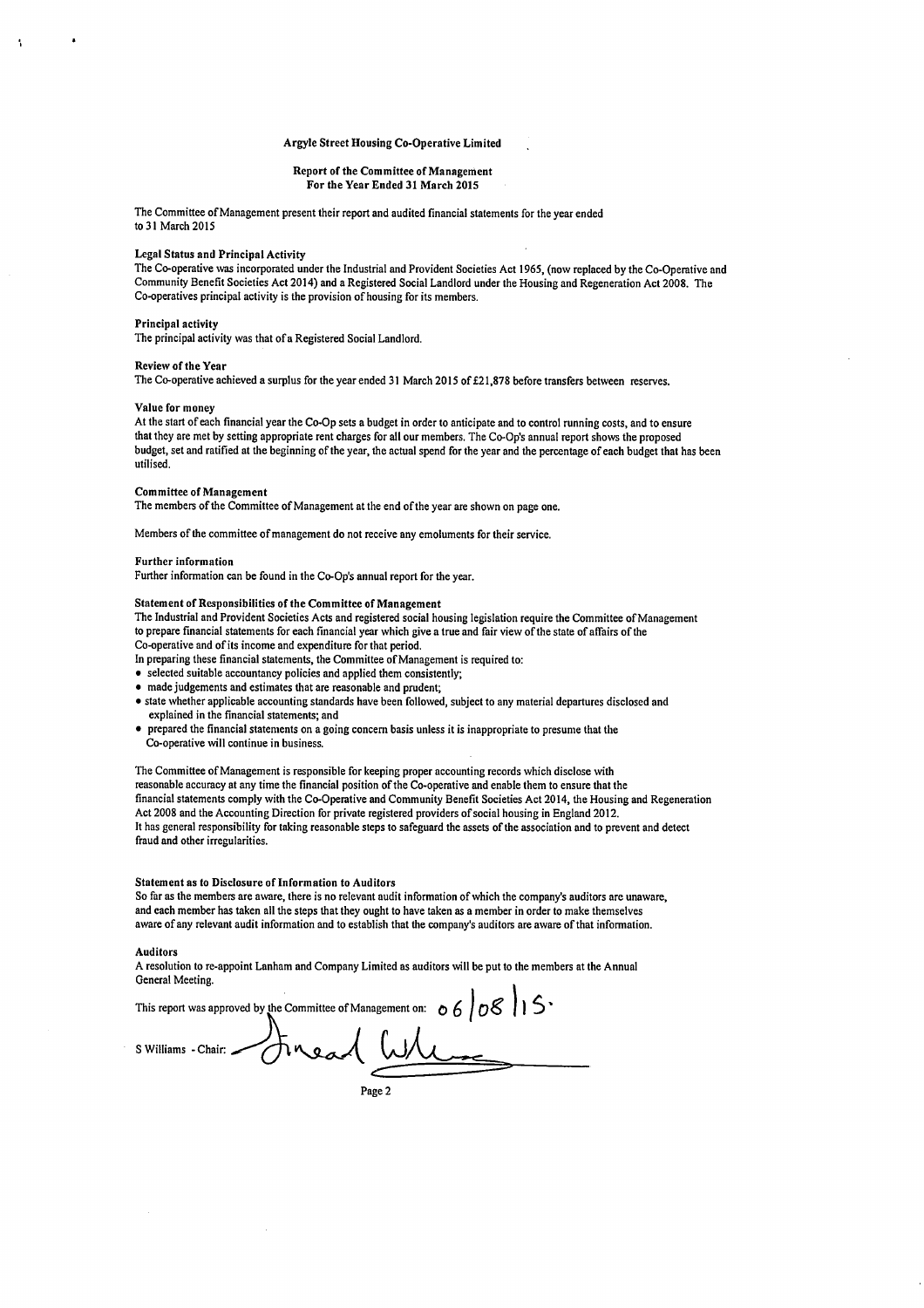#### Report of the Independent Auditors to *the* Members of Argyle Street Housing Co-Operative Limited

#### For *the* Year Ended 31 March 2015

We have audited the financial statements of Argyle Street Housing Co-Operative Limited for the year ended 31 March 2015 which comprise the Income and Expenditure Account, the Balance Sheet and related notes. The financial reporting framework that has been applied in their preparation is applicable law and United Kingdom Accounting Standards (United Kingdom Generally Accepted Accounting Practice)

This report is made solely to the Co-ops's members, as a body, in accordance with section 87 of the Co-Operative and Community Benefit Societies Act 2014. Our audit work has been undertaken so that we might state to the Co-op's members those matters we are required to state to them in an auditor's report and for no other purpose. To the fullest extent permitted by law, we do not accept or assume responsibility to anyone other than the Co-op and the Co-op's members as a body, for our audit work, for this report, or for the opinions we have formed.

#### Respective responsibilities of the Committee and auditors

As explained more fully in the Statement of the Committee of Management's Responsibilities set out on page two, the Committee is responsible for the preparation of the financial statements which give a true and fair view. Our responsibility is to audit and express an opinion on the financial statements in accordance with applicable law and International Standards on Auditing (UK and Ireland). Those standards require us to comply with the Auditing Practices Board's (APB's) Ethical Standards for Auditors.

#### Scope of the audit of the financial statements

An audit involves obtaining evidence about the amounts and disclosures in the financial statements sufficient to give reasonable assurance that the financial statements are free from material misstatement, whether caused by fraud or error. This includes an assessment of: whether the accounting policies are appropriate to the Co-operative's circumstances and have been consistently applied and adequately disclosed; the reasonableness of significant accounting estimates made by the Committee of Management; and the overall presentation of the financial statements. In addition, we read all the financial and non-financial information in the Report of the Committee of Management to identify material inconsistencies with the audited financial statements and to identify any information that is apparently materially incorrect based on, or materially inconsistent with, the knowledge acquired by us in the course of performing the audit. If we become aware of any apparent material misstatements or inconsistencies we consider the implications for our report

#### Opinion on financial statements

In our opinion the financial statements:

- give a true and fair view of the state of the Co-operatives affairs as at 31 March 2015 and of it's income and expenditure for the year then ended and;
- have been properly prepared in accordance with the Co-Operative and Community Benefit Societies Act 2014, the Housing and Regeneration Act 2008 and The Accounting Direction for private registered providers of social housing in England 2012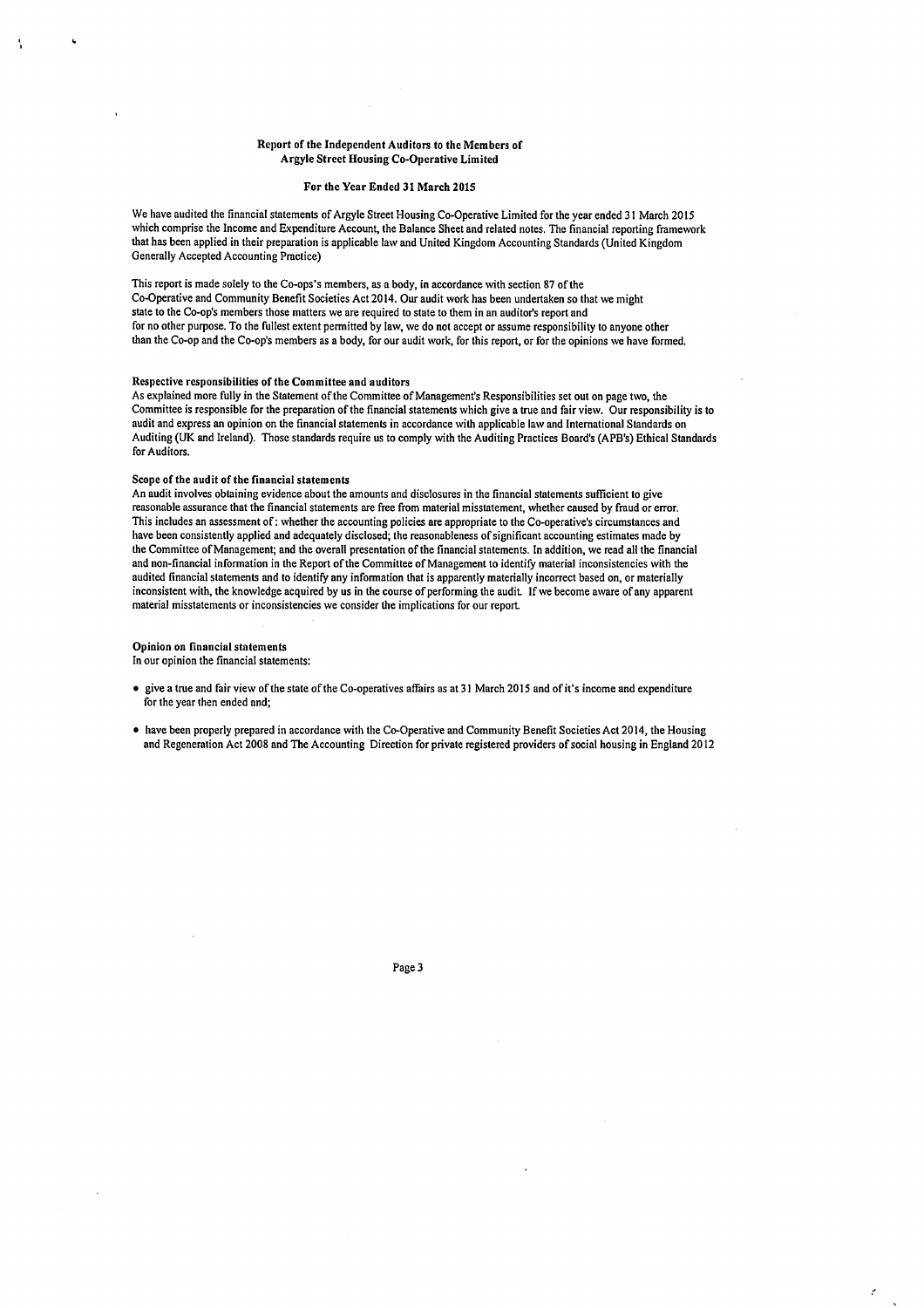#### Report of the Independent Auditors to the Members of Argyle Street Housing Co-Operative Limited

#### For the Year Ended 31 March 2015

Matters on which we are required to report by exception

f,

 $\ddot{\phantom{1}}$ 

We have nothing to report in respect of the following matters where the Co-operative and Community Benefit Societies Act 2014 requires us to report to you if, in our opinion:

- a satisfactory system of control over transactions has not been maintained; or
- the Co-operative has not kept proper accounting records;
- the financial statements are not in agreement with the books of account; or
- we have not received all the information and explanations we need for our audit

Andrew Iroland

Andrew Ireland FCCA (Senior Statutory Auditor) for and on behalf of Lanham and Company Limited Statutory Auditors & Chartered Accountants 9 Great Chesterford Court London Road Great Chesterford  $\begin{minipage}{.4\linewidth} \textbf{Basex} \textbf{CBI0 IPF} \hspace{2.2cm} \textbf{Dated:} \hspace{2.2cm} \textbf{1} \hspace{2.2cm} \textbf{AUqvsv} \hspace{2.2cm} \textbf{20} \hspace{2.2cm} \textbf{5} \hspace{2.2cm} \textbf{6} \hspace{2.2cm} \textbf{6} \hspace{2.2cm} \textbf{7} \hspace{2.2cm} \textbf{6} \hspace{2.2cm} \textbf{1} \hspace{2.2cm} \textbf{1} \hspace{2.2cm} \textbf{1} \hspace{$ 

à,

 $\frac{1}{\sqrt{2}}$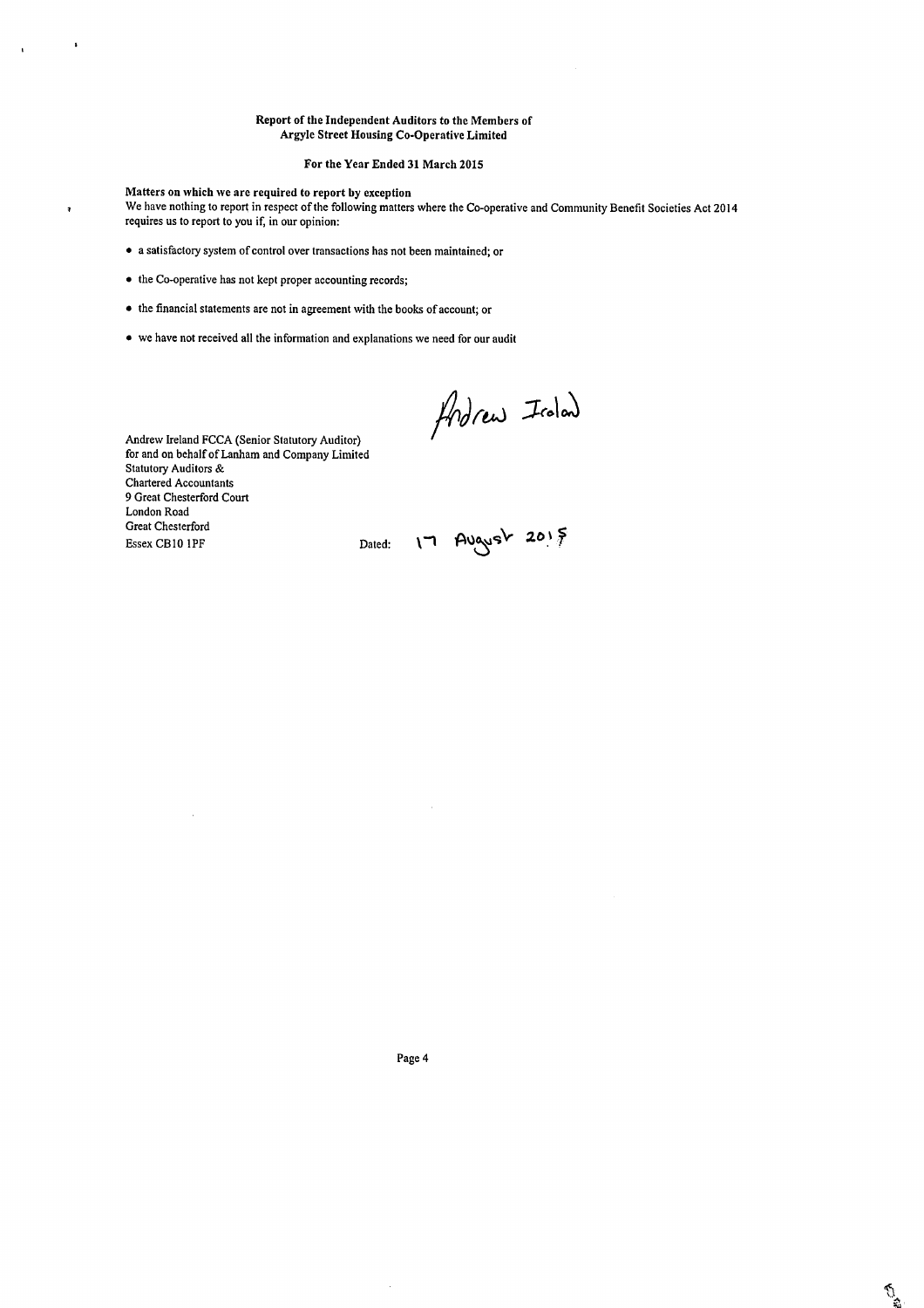$\hat{\mathbf{v}}$ 

 $\hat{\mathcal{A}}$  $\ddot{\phantom{a}}$ 

 $\mathcal{L}$ 

 $\Lambda$  and  $\Lambda$ 

#### Balance Sheet As at 31 March 2015

|                                                                     |       | 31.3.15            | 31.3.14               |   |
|---------------------------------------------------------------------|-------|--------------------|-----------------------|---|
|                                                                     | Notes | £<br>£             | as restated<br>£<br>£ |   |
| TANGIBLE FIXED ASSETS                                               |       |                    |                       |   |
| <b>Housing Properties</b><br>Less: Social Housing Grant             | 10    | 1,098,999          | 1,112,720             |   |
| & Other Capital Grants                                              | 10    | 748,109            | 748,250               |   |
| Other Fixed Assets<br>TOTAL FIXED ASSETS                            | 10    | 350,890<br>350,890 | 364,470<br>364,470    |   |
| <b>CURRENT ASSETS</b>                                               |       |                    |                       |   |
| Debtors                                                             | 11    | 13,220             | 10,188                |   |
| Cash at Bank and in Hand                                            |       | 610,381<br>623,601 | 568,315<br>578,504    |   |
| Less Creditors: Amounts due<br>for payment within one year          | 12    | 47,373             | 37,386                |   |
| <b>CURRENT ASSETS LESS CURRENT</b><br><b>LIABILITIES</b>            |       | 576,228            | 541,117               | ╲ |
| <b>CREDITORS</b><br>Amounts falling due after more than<br>one year | 13    | (156, 675)         | (157,023)             |   |
| <b>NET ASSETS</b>                                                   |       | £770,443           | £748,564              |   |
| <b>CAPITAL AND RESERVES</b>                                         |       |                    |                       |   |
| <b>Share Capital</b>                                                | 14    | 84                 | 83                    |   |
| Non-Restricted Reserves:<br>Cyclical Maintenance Reserve            | 15    |                    | 62,889                |   |
| Major Repairs Reserve                                               | 15    | 216,564            |                       |   |
| <b>Running Costs Reserve</b>                                        | 15    | 57,500             |                       |   |
| General Reserve                                                     | 15    | 496,295            | 685,592               |   |
| <b>TOTAL FUNDS</b>                                                  |       | £770,443           | £748,564              |   |

The financial statements on pages 5 to 14 were approved by the Committee on *with the S* / O S / I S *+* signed on their behalf by:

| Treasurer | - D Brokenshire        |
|-----------|------------------------|
| Secretary | - A Power              |
| Chair     | $\sim$<br>- S Williams |

 $\sim$ 

Page 5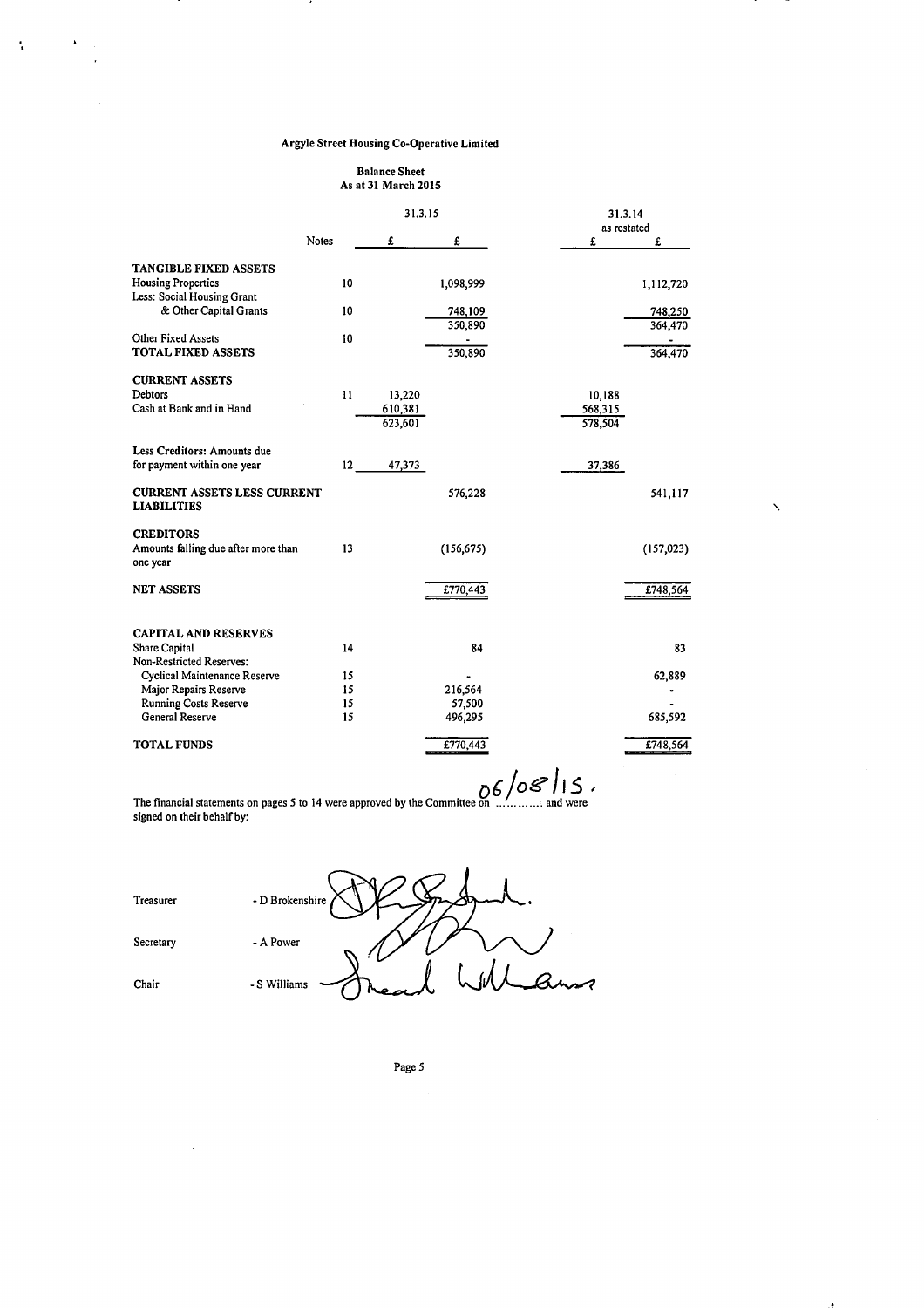÷.

#### Income and Expenditure Account For the year to 31 March 2015

|                                                                 |                | 31.3.15  | 31.3.14<br>as restated |
|-----------------------------------------------------------------|----------------|----------|------------------------|
|                                                                 | <b>Notes</b>   | £        | £                      |
| Turnover                                                        | 2              | 270,882  | 270,674                |
| Less: Operating Costs                                           | $\overline{a}$ | 226,516  | 192,571                |
| <b>Operating Surplus</b>                                        | $\overline{2}$ | 44,366   | 78,103                 |
| Interest Receivable and Similar Income                          | 5              | 3,095    | 2,620                  |
| Interest Payable and Similar Charges                            | 6              | (24,963) | (25,006)               |
| <b>Surplus on Ordinary</b><br><b>Activities before Taxation</b> |                | 22,497   | 55,717                 |
| Tax on Ordinary Activities                                      | 8              | (619)    | (523)                  |
| Surplus for the Year                                            |                | 21,878   | 55,194                 |

 $\ddot{\phantom{0}}$ 

Continuing Operations

 $\frac{1}{4}$ 

 $\cdot$ 

All of the above results derive from continuing activities and there were no acquisitions in the year.

Statement of Recognised Gains or Losses

There are no other recognised gains or losses other than the surplus for the period.

Page 6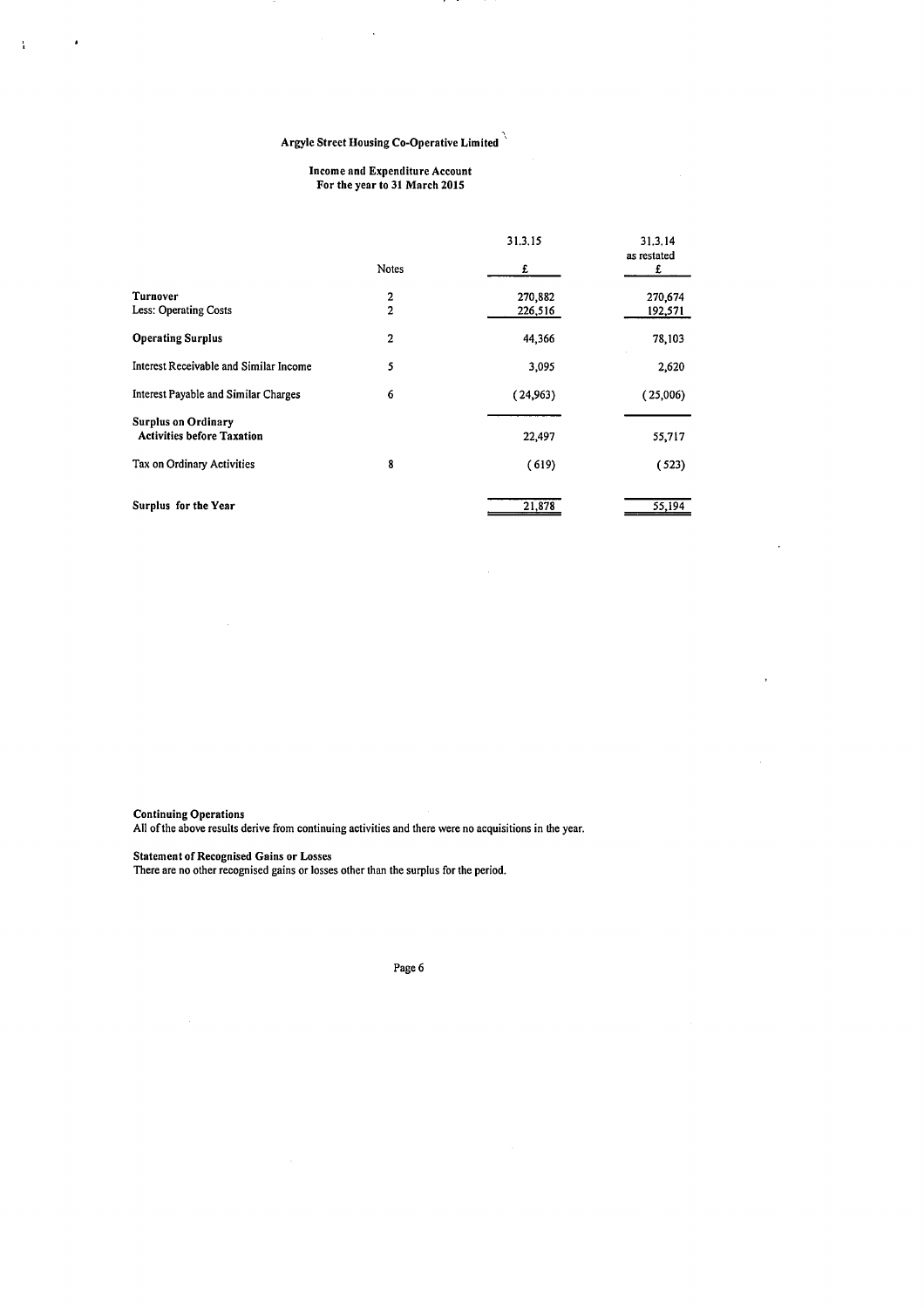#### Notes to the Financial Statements For the Year Ended 31 March 2015

## 1. PRINCIPAL ACCOUNTING POLICIES

#### Basis of Accounting

The financial statements have been prepared in accordance with applicable United Kingdom financial reporting standards, the Statement of Recommended Practice: Accounting by Registered Social Housing Providers (update 2010) and with the Accounting Direction for private registered providers of social housing in England 2012. The accounts are prepared in accordance with the historical cost basis of accounting except as modified by the revaluation of investments and certain fixed assets.

#### Turnover

Turnover represents rental income receivable net of rent losses from voids and service charges receivable.

#### Fixed Assets and Depreciation

Tangible fixed assets, except housing properties, are stated at cost Jess accumulated depreciation. Depreciation is charged on a straight line basis over the expected useful lives of the assets at 15% and 25%.

#### Housing Properties

Housing properties are principally properties available for rent and are stated at cost less any provision for impairment (representing a diminution in the recoverable service potential of the asset below its carrying value in the balance sheet), less depreciation. Cost includes the cost of acquiring land and buildings, development costs, interest charges incurred during the development and expenditure incurred in respect of improvements.

Improvements are works to existing properties which result in an increase in the net rental income, including a reduction in maintenance costs or result in a significant extension of the useful economic life of the property.

Major components of housing properties, such as windows, kitchens and bathrooms have been accounted for and depreciated separately from the connected housing property, over their expected useful economic lives.

The Committee consider that the market value of freehold land and buildings is in excess of the amount shown in the financial statements but, as these assets are used in the Registered Social Landlord's business and no disposals are envisaged, the excess in not quantified.

#### Housing Association Grant

The Housing Association Grant (HAG) was received as a contribution towards the capital costs of building the housing stock and is shown in the Housing Properties note 10. The HAG is allocated in the first instance to the land and structure components of the housing development. If, after allocating the HAG to these elements there is any residual HAG, then it is allocated to the other components on a pro rata basis. HAG allocated to components is written off when the component is replaced.

#### Depreciation

Depreciation has been charged on housing properties, calculated in accordance with the component accounting requirements ofSORP 2010. Housing properties are broken down into their main components and each component has its own expected useful life. Depreciation is then charged on each component in accordance with that useful life. The components and their expected useful lives are as follows:

#### Years:

| Land                                                | No depreciation |
|-----------------------------------------------------|-----------------|
| Structure                                           | 100             |
| Roofs                                               | 70              |
| <b>Windows</b>                                      | 60              |
| <b>Boilers</b>                                      | 15              |
| Kitchens                                            | 20<br>٠         |
| <b>Bathrooms</b>                                    | 30              |
| Mechanical Systems (heating, ventilation, plumbing) | 30              |
| Electrics                                           | 40              |
|                                                     |                 |

Any grant relating to a component is amortised over the same time period as the component.

Social Housing Grants (SHG) and other Grants Grants are shown in these accounts when received.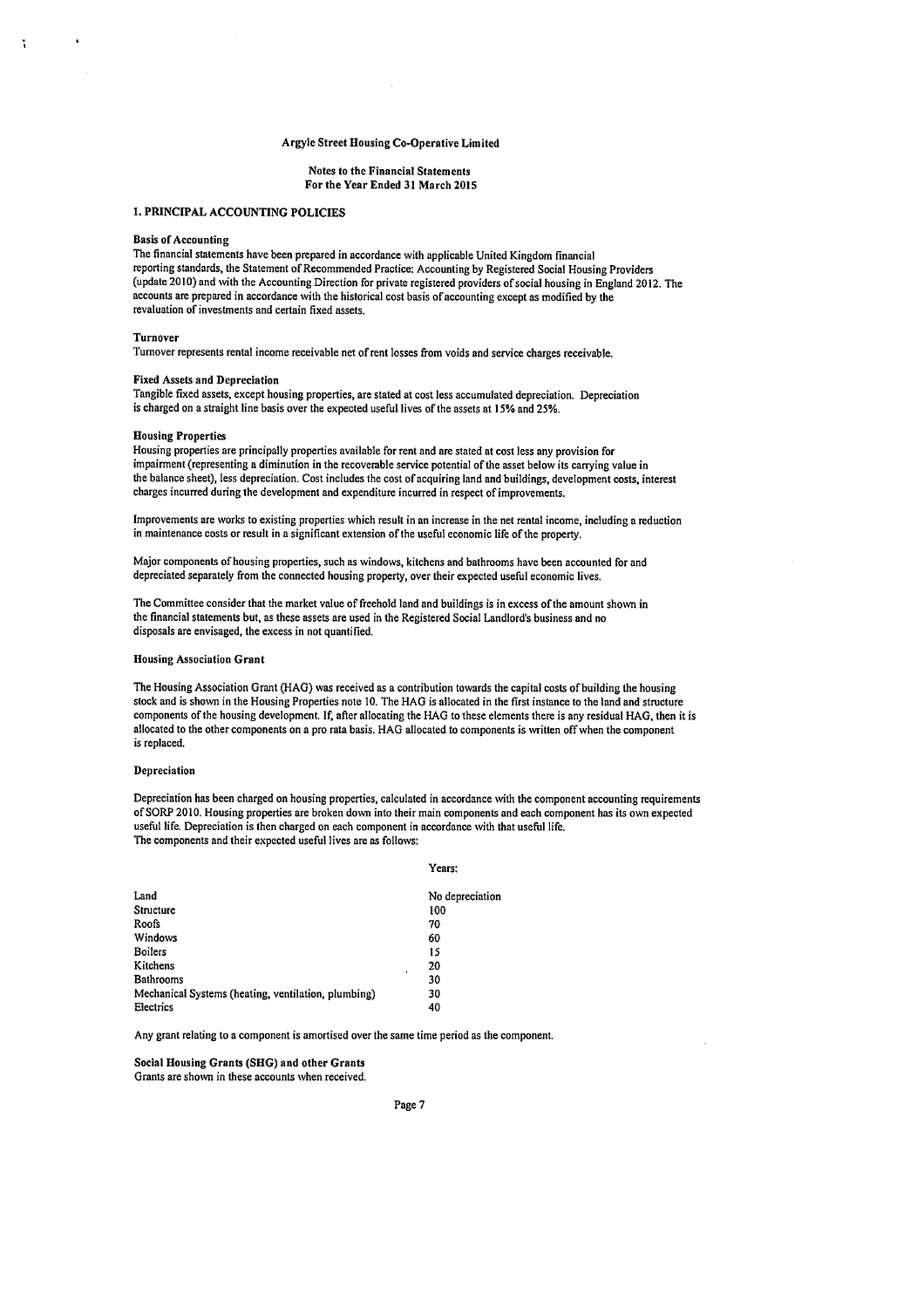#### Notes to the Financial Statements (Cont'd) For the Year Ended 31 March 2015

#### Designated Reserves

 $\ddot{\phantom{a}}$ 

Designated reserves are part of unrestricted reserves which have been earmarked by the Board for a particular purpose. Such designations may be reversed by future Board decisions. Expenditure cannot be directly set against designated reserves but is taken through the income and expenditure account. A transfer is then made from designated reserves as appropriate.

It is the Co-operative's policy to maintain a provision for major repairs based on a planned programme of works, the members took the decision to transfer the balance of the cyclical maintenance reserve into the major repairs fund.

It is the Co-Operative's policy to maintain a provision for running costs based on three months' running costs.

#### Restricted Reserves

Restricted reserves are those reserves which are only expendable in accordance with the wishes of the funder or regulatory body. Restricted reserves include funds raised in response to a specific appeal. Expenditure cannot be directly set against restricted reserves but is taken through the income and expenditure account. A transfer from restricted reserves is then made as appropriate.

Where a restricted reserve is represented by assets that are revalued, the revaluation element is added to the restricted reserve.

Page 8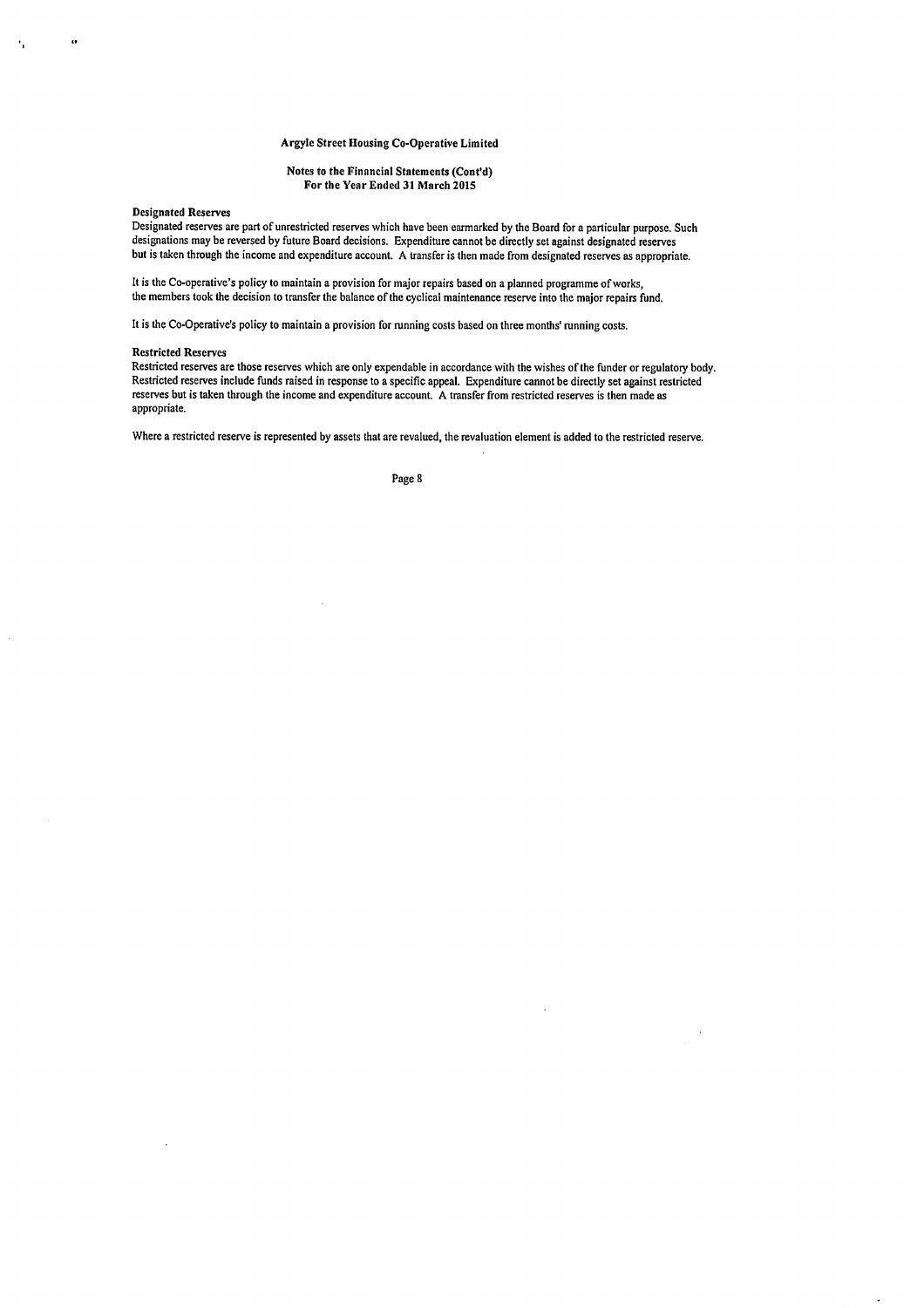$\bar{\gamma}$ 

#### Notes to the Financial Statements (Cont'd) For the Year Ended 31 March 2015

#### 2.PARTICULARS OF TURNOVER, COSTS OF SALES, OPERA TING COSTS AND OPERATING SURPLUS

|                                                                                        | 2015                      |                                         | 2014                 |                                            |
|----------------------------------------------------------------------------------------|---------------------------|-----------------------------------------|----------------------|--------------------------------------------|
| ٠                                                                                      | Turnover                  | Operating<br>Costs                      | Operating<br>Surplus | Operating<br><b>Surplus</b><br>as restated |
|                                                                                        |                           |                                         |                      | £                                          |
| Income and Expenditure from<br>Social Housing Lettings<br>Other Income and Expenditure | 270,882<br>$\blacksquare$ | 226,516<br>$\qquad \qquad \blacksquare$ | 44,366               | 78,103                                     |
| Total                                                                                  | £270,882                  | £226,516                                | 44.366               | 78,103                                     |

#### PARTICULARS OF INCOME AND EXPENDITURE FROM LETTINGS

- HOUSING ACCOMMODATION

 $\bar{\gamma}$ 

 $\cdot$ 

|                                                      | 2015     | 2014        |
|------------------------------------------------------|----------|-------------|
|                                                      |          | as restated |
| <b>Income from lettings</b>                          | £        | £           |
| Rents receivable net of identifiable service charges | 231,503  | 230,223     |
| Service charges receivable                           | 47.569   | 49,485      |
| <b>Gross Rents Receivable</b>                        | 279,073  | 279,707     |
| Less: Rent losses from voids                         | 8,191    | 9,034       |
| <b>Net Rental Income</b>                             | 270,882  | 270,674     |
| Turnover from social housing lettings                | £270,882 | £270,674    |
| <b>Operating costs</b>                               |          |             |
| Management                                           | 70,443   | 52,235      |
| <b>Services</b>                                      | 64,659   | 44,393      |
| Routine maintenance                                  | 40,146   | 38,801      |
| Planned maintenance                                  | 24,211   | 25,767      |
| Rent losses from bad debts                           | 8,874    | 10,356      |
| Service charge losses from bad debts                 | 2,802    |             |
| Major Repairs Expenditure                            |          | 4,881       |
| Other costs                                          |          |             |
| Depreciation on housing properties                   | 15,381   | 16,139      |
| Operating costs on social housing lettings           | 226,516  | 192,571     |
| Operating surplus on social housing lettings         | 44,366   | 78,103      |

Page 9

 $\bar{z}$ 

 $\ddot{\phantom{a}}$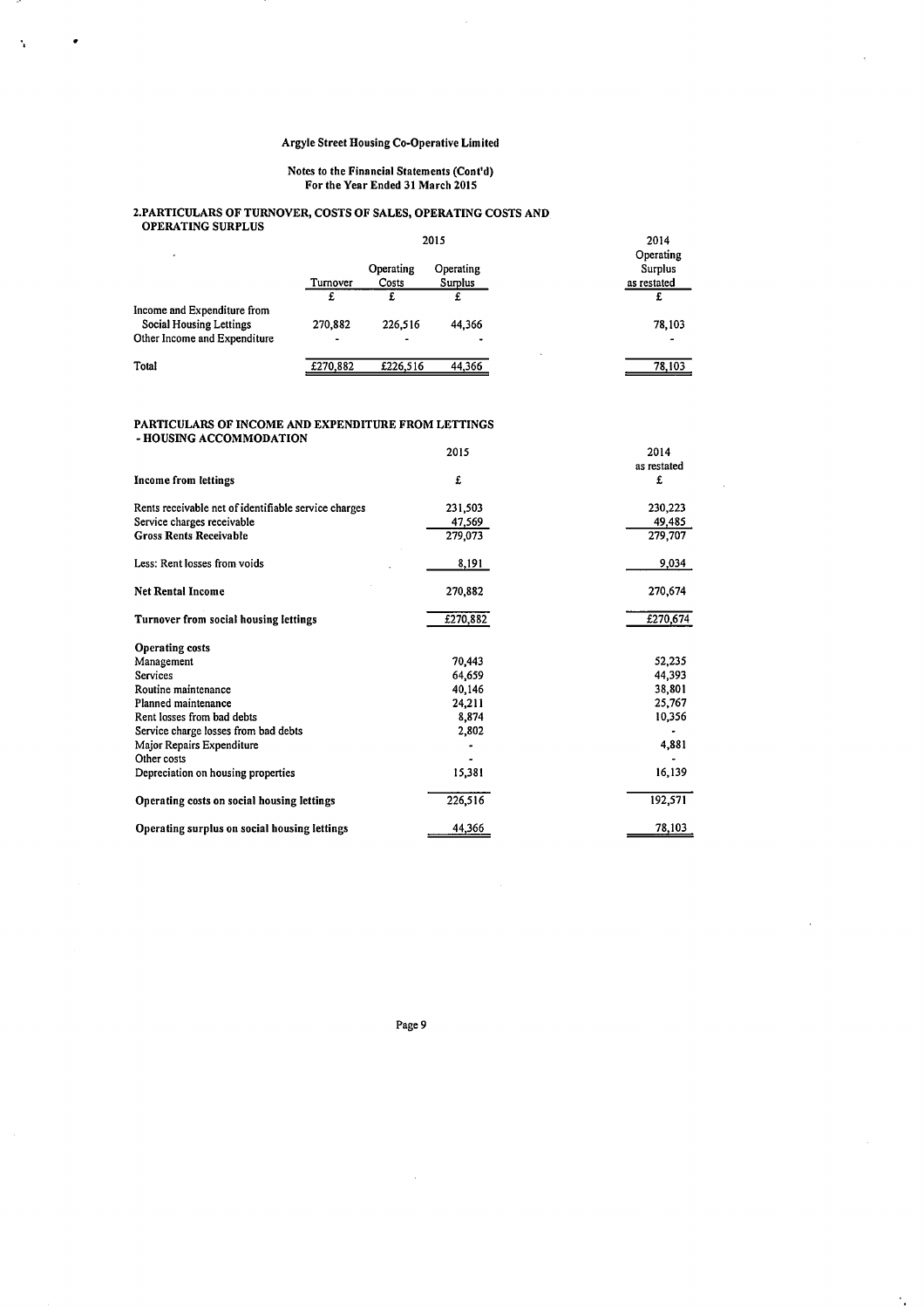$\mathcal{A}_\mathbf{A}$ 

 $\cdot$ 

#### Notes to the Financial Statements (Cont'd) For the Year Ended 31 March 2015

| 3. UNITS IN MANAGEMENT                                                                                                                                                                                                      | 2015                           | 2014<br>as restated            |
|-----------------------------------------------------------------------------------------------------------------------------------------------------------------------------------------------------------------------------|--------------------------------|--------------------------------|
| Social housing - general needs                                                                                                                                                                                              | 84                             | 84                             |
| <b>4. EMPLOYEE INFORMATION</b>                                                                                                                                                                                              | 2015                           | 2014<br>as restated            |
| The number of persons employed during the year<br>expressed in full time equivalents was:<br><b>Workers</b>                                                                                                                 | 2                              |                                |
| Staff costs (for the above personal):<br>Wages and Salaries<br>Social Security Costs                                                                                                                                        | £<br>40,732<br>1,760<br>42,492 | £<br>27,591<br>1,685<br>29,275 |
| 5. INTEREST RECEIVABLE AND OTHER INCOME                                                                                                                                                                                     | 2015<br>£                      | 2014<br>as restated<br>£       |
| Interest receivable from bank accounts                                                                                                                                                                                      | 3,095                          | 2,620                          |
| <b>6. INTEREST PAYABLE AND SIMILAR CHARGES</b>                                                                                                                                                                              | 2015                           | 2014<br>as restated            |
| Interest payable on bank loans and other loans:<br>Repayable within 5 years, by instalments<br>Repayable wholly or partly in more than 5 years                                                                              | £<br>24,963<br>24,963          | £<br>25,006<br>25,006          |
| 7. SURPLUS ON ORDINARY ACTIVITIES BEFORE<br><b>TAXATION</b>                                                                                                                                                                 | 2015<br>£                      | 2014<br>as restated<br>£       |
| The surplus on ordinary activities before taxation<br>is stated after charging:<br>Depreciation on tangible owned assets<br>Auditors remuneration (for auditing) net of VAT<br>Auditors Remuneration for non audit services | 15,380<br>5,175<br>726         | 3,605                          |
| <b>8. TAXATION</b>                                                                                                                                                                                                          | 2015<br>£                      | 2014<br>as restated<br>£       |
| Corporation Tax                                                                                                                                                                                                             | 619                            | 523                            |

The Society is a mutual association and liable to tax on its surplus from outside sources only.

Page 10

 $\bar{z}$ 

 $\ddot{\phantom{1}}$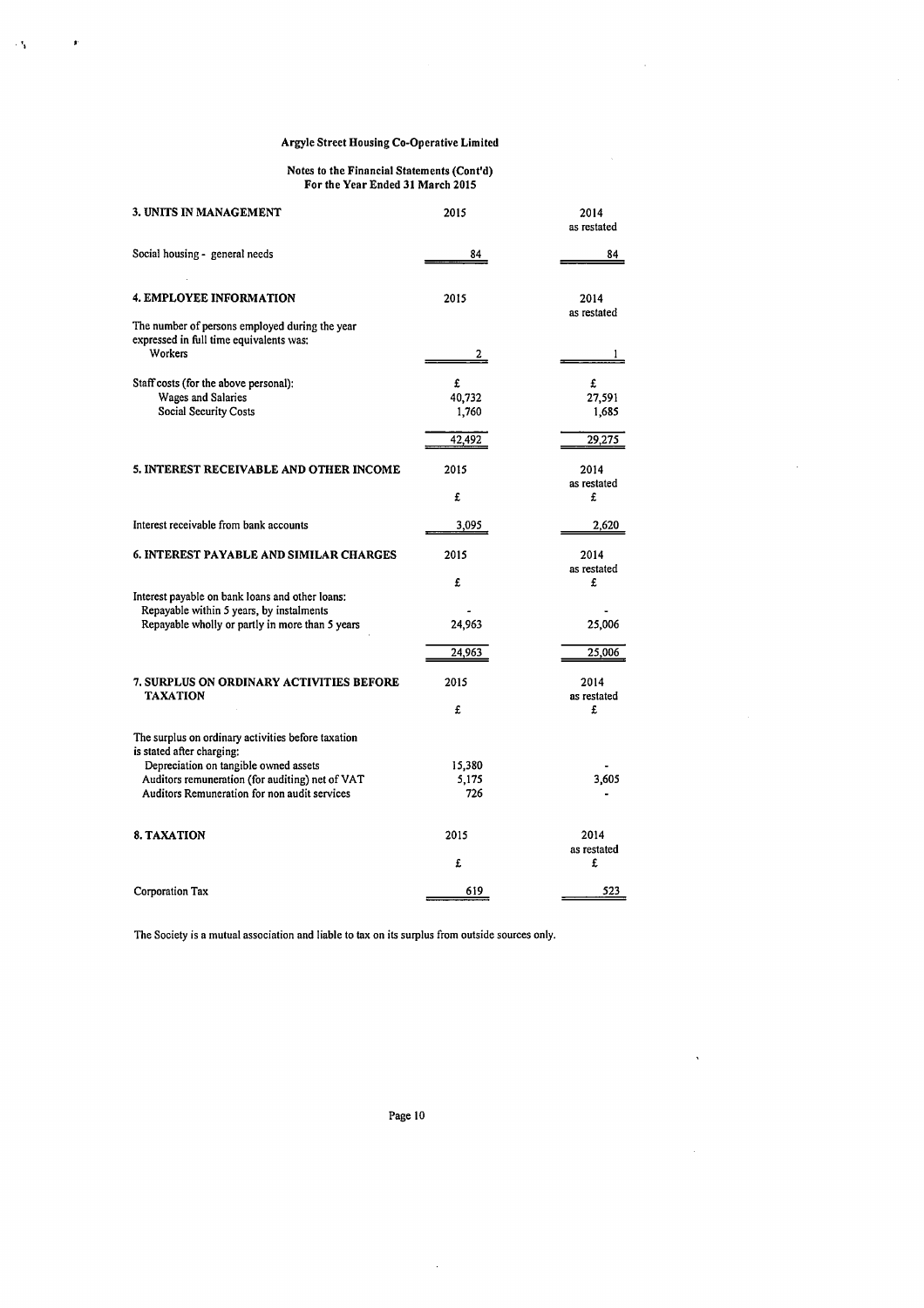#### Notes to the Financial Statements (Cont'd)

#### For the Year Ended 31 March 2015 9. PRIOR PERIOD ADJUSTMENT

In accordance with the Statement of Recommended Practice - Accounting by registered social housing providers -Update 2010, as this now has a material impact on the accounts, Argyle Street Housing Co-Operative has adopted new accounting policies from I April 2014. A prior period adjustment has been required in respect of the following item:

The adoption of component accounting has resulted in the capitalisation of major repairs which had previously been expensed, writing off the residual values of any components that have been replaced and expensing the additional depreciation arising as a consequence of the shorter component lives. This has resulted in a net prior period adjustment of £205,352.

As a result, comparative figures for the year ended 31 March 2014 have been adjusted as follows:

|                                                | Net assets<br>£ |
|------------------------------------------------|-----------------|
| As previously reported                         | 543,212         |
| Effect of the adoption of component accounting | 205,352         |
| As restated                                    | 748,564         |

Further analysis is provided as:

Å

|                                                                             | Housing<br>Property<br>Cost<br>£ | Housing<br>Property<br>Depreciation<br>£ | Grants     | Revenue<br>Reserves<br>£ |
|-----------------------------------------------------------------------------|----------------------------------|------------------------------------------|------------|--------------------------|
| Balance at 31 March 2014 - as previously stated<br>Prior period adjustment: | 946,030                          | ۰                                        | (786.912)  | 480,240                  |
| Adoption of component accounting                                            | 344,629                          | (177,939)                                | 38,662     | 205,352                  |
| Balance as at March 2014 - As restated                                      | 290.659. ا                       | (177.939)                                | (748, 250) | 685,592                  |

Completed

#### 10. TANGIBLE FIXED ASSETS

|                                          | Houses held<br>for Letting |
|------------------------------------------|----------------------------|
|                                          | £                          |
| Cost                                     |                            |
| Opening balance as previously stated     | 946,030                    |
| Prior year adjustment (note 9)           | 344,629                    |
| As restated                              | 1.290,659                  |
| Additions                                | 1,800                      |
| Disposals                                | (368)                      |
| Closing balance                          | 1,292,091                  |
| Depreciation                             |                            |
| Opening balance as previously stated     |                            |
| Prior year adjustment                    | 177,939                    |
| As restated                              | 177,939                    |
| Charge to year                           | 15,380                     |
| Disposals                                | (227)                      |
| Closing balance                          | 193,092                    |
| Net book value at 31 March 2015          | 1,098,999                  |
| Net book value at 31 March 2014 restated | 1,112,720                  |
|                                          | Page 11                    |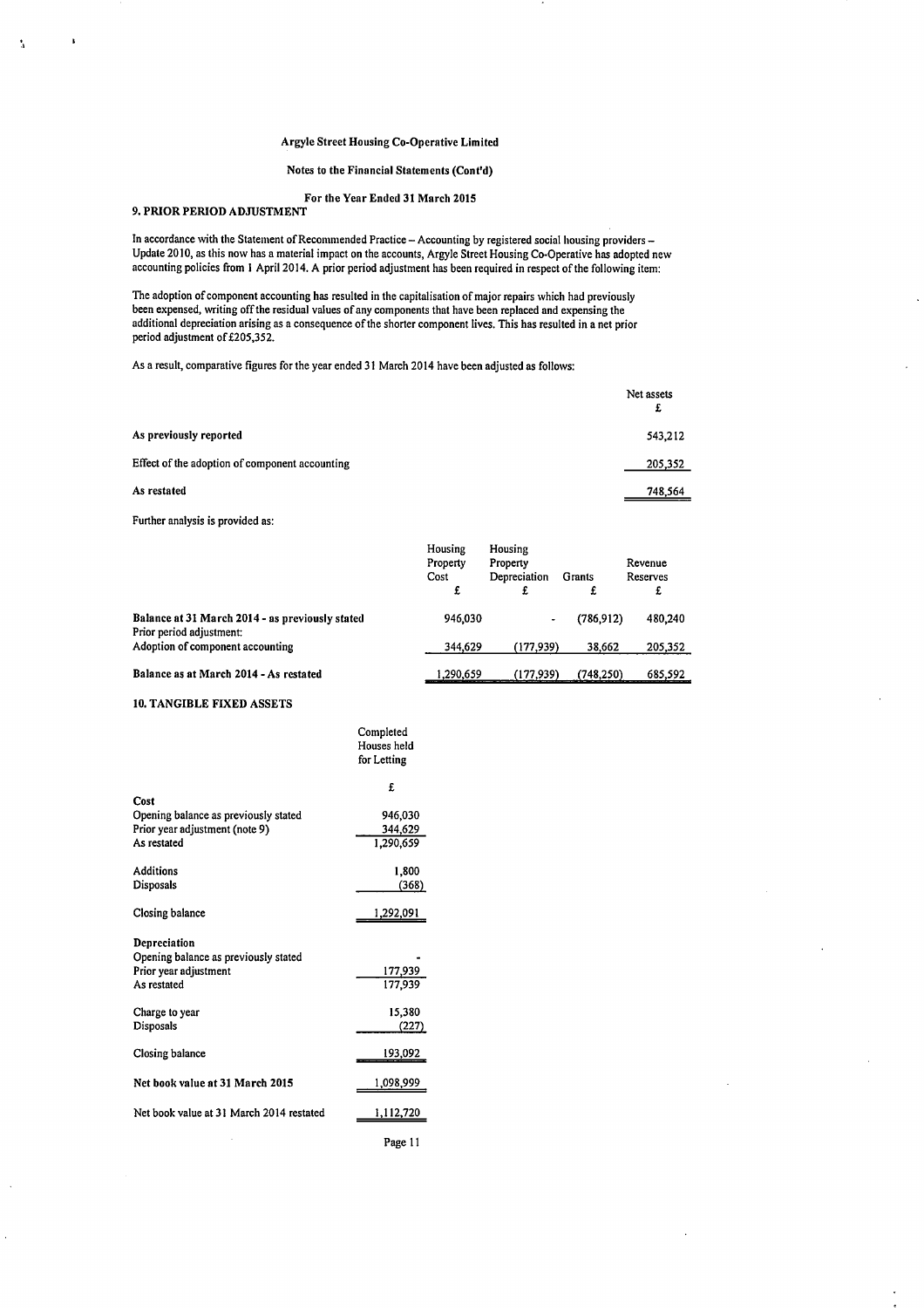## Notes to the Financial Statements (Cont'd)

## For the Year Ended 31 March 2015

## Housing Association Grant

Grants

 $\frac{1}{2}$ 

 $\mathbf{r}$ 

| Opening balance<br>Prior year adjustment<br><b>Additions</b><br>Disposals | 786,912<br>(38, 662)<br>(141) |
|---------------------------------------------------------------------------|-------------------------------|
| Closing balance                                                           | 748,109                       |
| <b>Total Grants</b>                                                       | 748.109                       |
| Total Grants as at 31 March 2014 restated                                 | 748,250                       |

### Other Fixed Assets

|                                                                         |   | Fixtures &<br>£ | <b>Building</b><br>Fittings Improvements<br>£ | Computer &<br>Software<br>£ | Heating<br>Improvements<br>£ | Total<br>£         |
|-------------------------------------------------------------------------|---|-----------------|-----------------------------------------------|-----------------------------|------------------------------|--------------------|
| Cost:                                                                   |   |                 |                                               |                             |                              |                    |
| At Beginning of Year                                                    |   | 2,145           | 5,397                                         | 2,968                       | 6,475                        | 16,985             |
| <b>Additions</b>                                                        |   |                 |                                               |                             |                              |                    |
| <b>Disposals</b>                                                        |   |                 |                                               |                             |                              |                    |
| At End of Year                                                          |   | 2,145           | 5,397                                         | 2,968                       | 6,475                        | 16,985             |
| Depreciation:                                                           |   |                 |                                               |                             |                              |                    |
| At Beginning of Year                                                    |   | 2,145           | 5,397                                         | 2,968                       | 6,475                        | 16,985             |
| Charge for Year                                                         |   |                 |                                               |                             |                              |                    |
| Eliminated on disposal                                                  |   |                 |                                               |                             |                              |                    |
| At End of Year                                                          |   | 2,145           | 5,397                                         | 2,968                       | 6,475                        | 16,985             |
|                                                                         |   |                 |                                               |                             |                              |                    |
| <b>Net Book Value</b>                                                   |   |                 |                                               |                             |                              |                    |
| At 31 March 2015                                                        | £ |                 | £                                             | £                           | £                            | £                  |
| At 31 March 2014                                                        | £ |                 | - £                                           | £                           | £                            | £                  |
| 11. DEBTORS                                                             |   |                 |                                               | 2015                        |                              | 2014               |
|                                                                         |   |                 |                                               |                             |                              | as restated        |
|                                                                         |   |                 |                                               | £                           |                              | £                  |
| Amounts falling due for payment within one year:<br>Tenant rent arrears |   |                 |                                               |                             |                              |                    |
| Housing benefit arrears                                                 |   |                 |                                               | 7,552<br>5,599              |                              | 14,895             |
| Less: Provision for Bad Debts                                           |   |                 |                                               | (2,614)                     |                              | 5,650<br>(10, 446) |
|                                                                         |   |                 |                                               | 10,538                      |                              | 10,099             |
| Rates and Insurance Paid in Advance                                     |   |                 |                                               |                             |                              |                    |
| Other                                                                   |   |                 |                                               | 2,683                       |                              | 89                 |
|                                                                         |   |                 |                                               | £13,220                     |                              | £10,188            |

 $\sim$ 

Page 12

 $\lambda$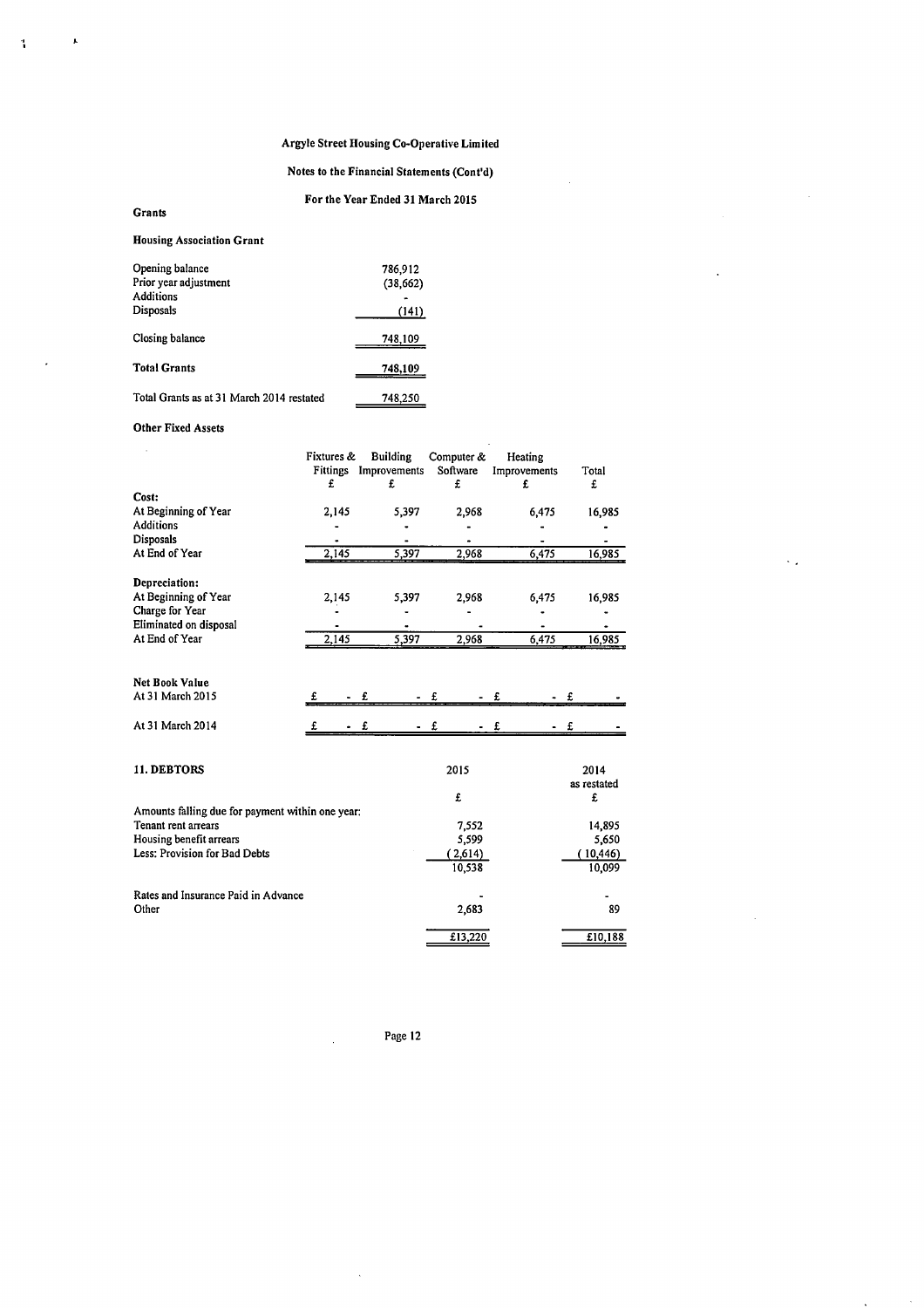$\pmb{\mathbf{i}}$ 

 $\mathbf{r}$  $\bullet$ 

#### Notes to the Financial Statements (Cont'd) For the Year Ended 31 March 2015

| <b>12. CREDITORS: AMOUNTS FALLING DUE</b><br>WITHIN ONE YEAR | 2015<br>£ | 2014<br>£ |  |  |
|--------------------------------------------------------------|-----------|-----------|--|--|
| Rents Received in Advance                                    | 9,496     | 8,357     |  |  |
| Sundry Creditors and accruals                                | 36,910    | 28,206    |  |  |
| <b>Housing Loans</b>                                         | 348       | 299       |  |  |
| Taxation                                                     | 619       | 524       |  |  |
|                                                              | £47,373   | £37,386   |  |  |
| 13. CREDITORS:                                               |           |           |  |  |
| Secured loans with repayments falling due after              |           |           |  |  |
| more than one year                                           | 2015      | 2014      |  |  |
|                                                              | £         | £         |  |  |
| <b>Housing Loans:</b>                                        |           |           |  |  |
| Secured Loan repayable in 2042                               | 156,675   | 157,023   |  |  |
|                                                              |           |           |  |  |
| Housing Loans are secured by specific charges on the         |           |           |  |  |
| Co-operative's housing properties and are repayable          | 2015      | 2014      |  |  |
| at the rate of 15.875% per annum as follows:                 | £         | £         |  |  |
| Between one and two years                                    | 405       | 347       |  |  |
| Between two and five years                                   | 1,663     | 1,427     |  |  |
| In five years or more                                        | 154,607   | 155,249   |  |  |
|                                                              | £156,675  | £157,023  |  |  |
|                                                              |           |           |  |  |
| <b>14. CALLED UP SHARE CAPITAL</b>                           |           |           |  |  |
| Every tenant holds one share of £1 in the Co-operative as    | 2015      | 2014      |  |  |
| part of the tenancy agreement.                               | £         | £         |  |  |
| Allotted, issued and fully paid:                             |           |           |  |  |
| At Beginning of Year                                         | 83        | 82        |  |  |
| <b>Issued During Year</b>                                    | 16        | 18        |  |  |
| Shares Cancelled in Year                                     | (15)      | (17)      |  |  |
| At End of Year                                               | 84        | 83        |  |  |

The shares are issued to members upon admission to membership. They do not have rights to any income, nor to a distribution in a winding-up and they are not redeemable. Shares are cancelled on cessation of membership and the amount paid becomes the property of the Co-operative.

Page 13

 $\overline{1}$ 

 $\bar{I}$ 

.

,.  $\epsilon$  : *(*